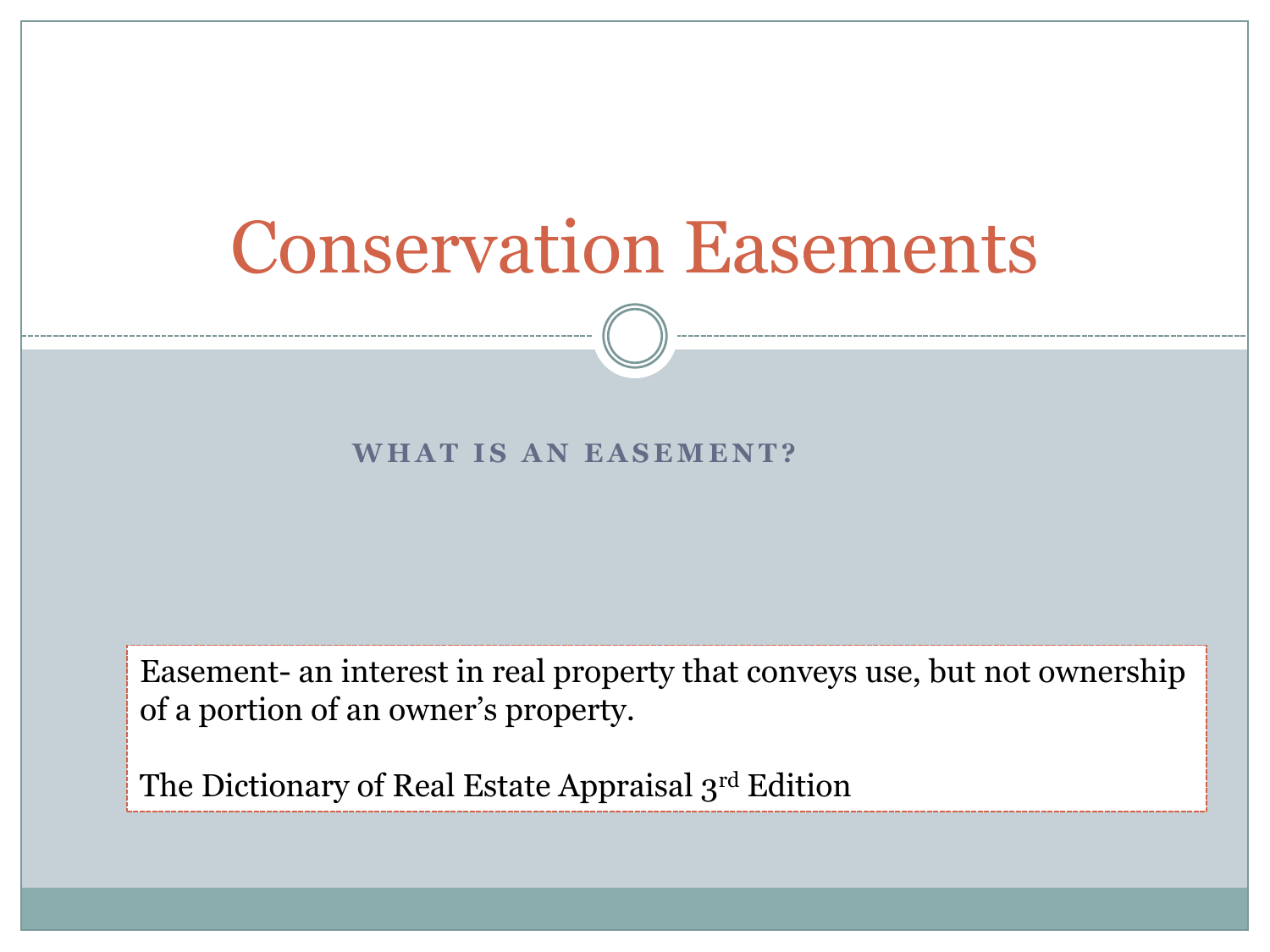#### What is a Conservation Easement?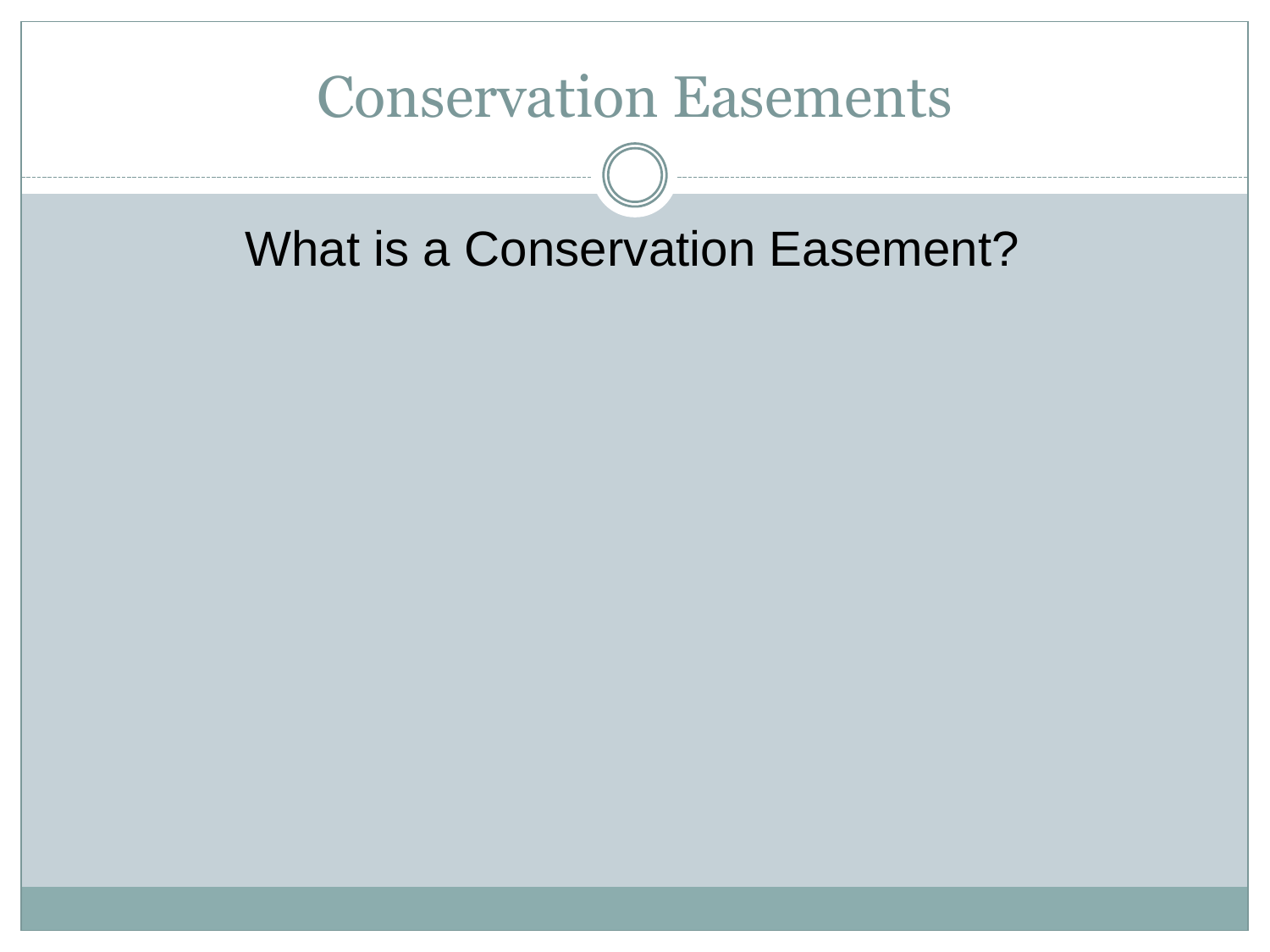#### What is a conservation easement?

 A non possessory interest of a holder in real property imposing limitations or affirmative obligations the purposes of which include retaining or protecting natural, scenic, or open-space values of real property, assuring its availability for agricultural, forest, recreational, or open space-use, protecting natural resources, maintaining or enhancing air or water quality, or preserving the historical, architectural, archaeological, or cultural aspects of real property. *Uniform Conservation Easement Act-1981 Act.*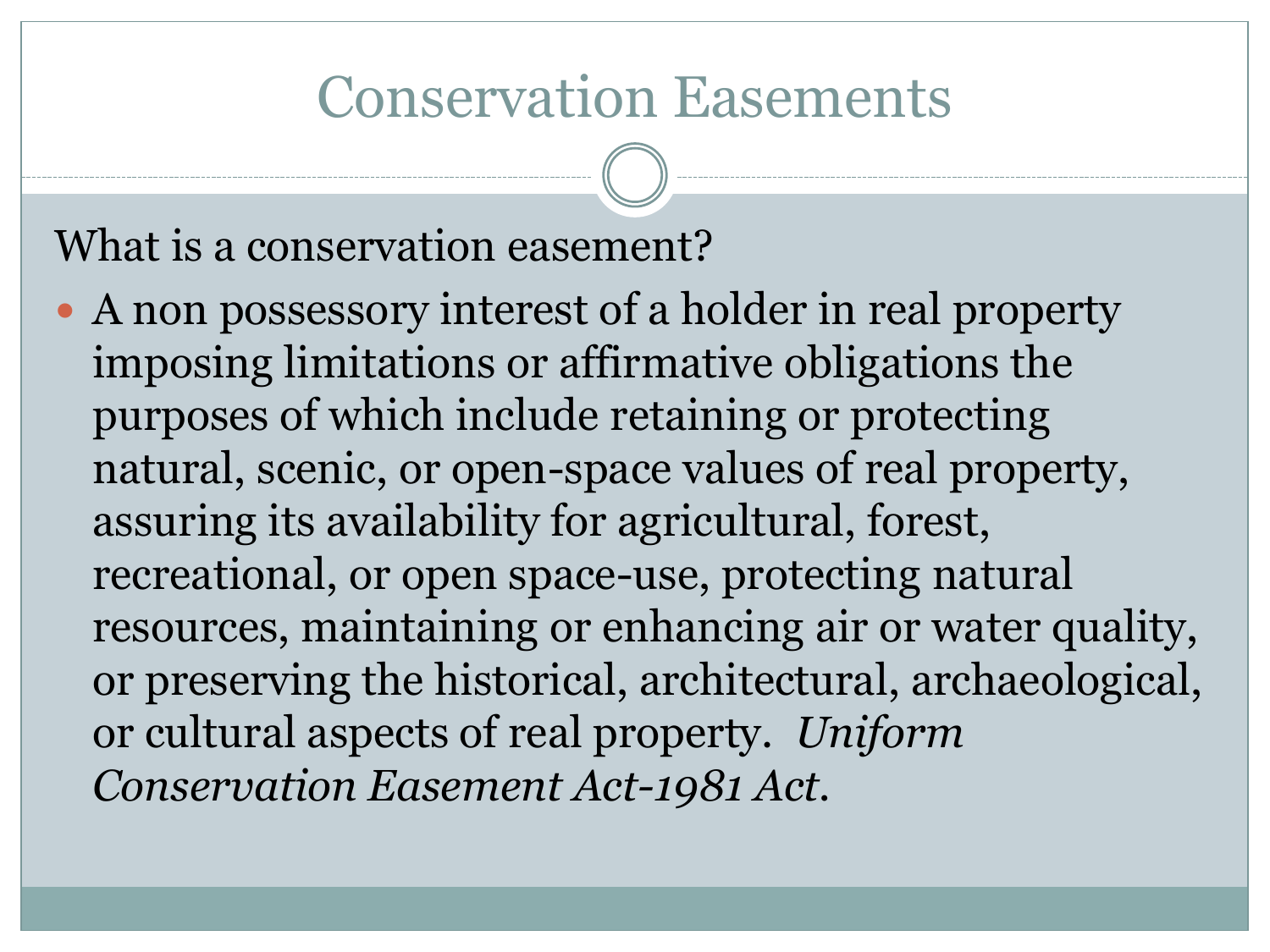- What is the difference between an easement and a conservation easement?
- Easements typically convey use
- Conservation easements typically do not convey use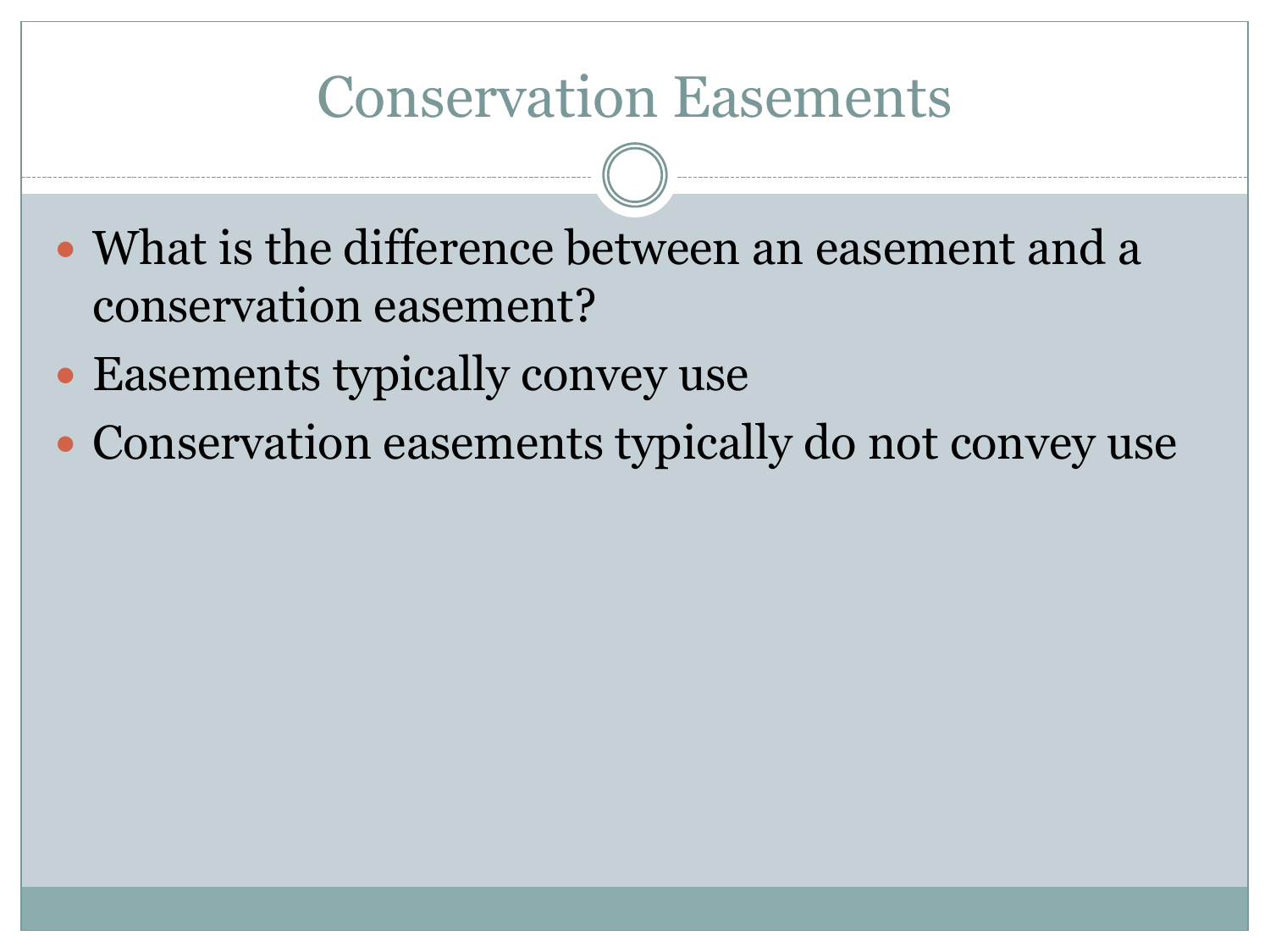To better understand easements, let's look back at some easement history….

- They date back to the time of Edward I
- First court decision took place in 1658
- United States history dates back to the 1800's
- Involve Federal and Private organizations
- Conservation enabling acts
- 1. 1950's & 1960's adopted by individual states
- 2. Uniform Conservation Easement Act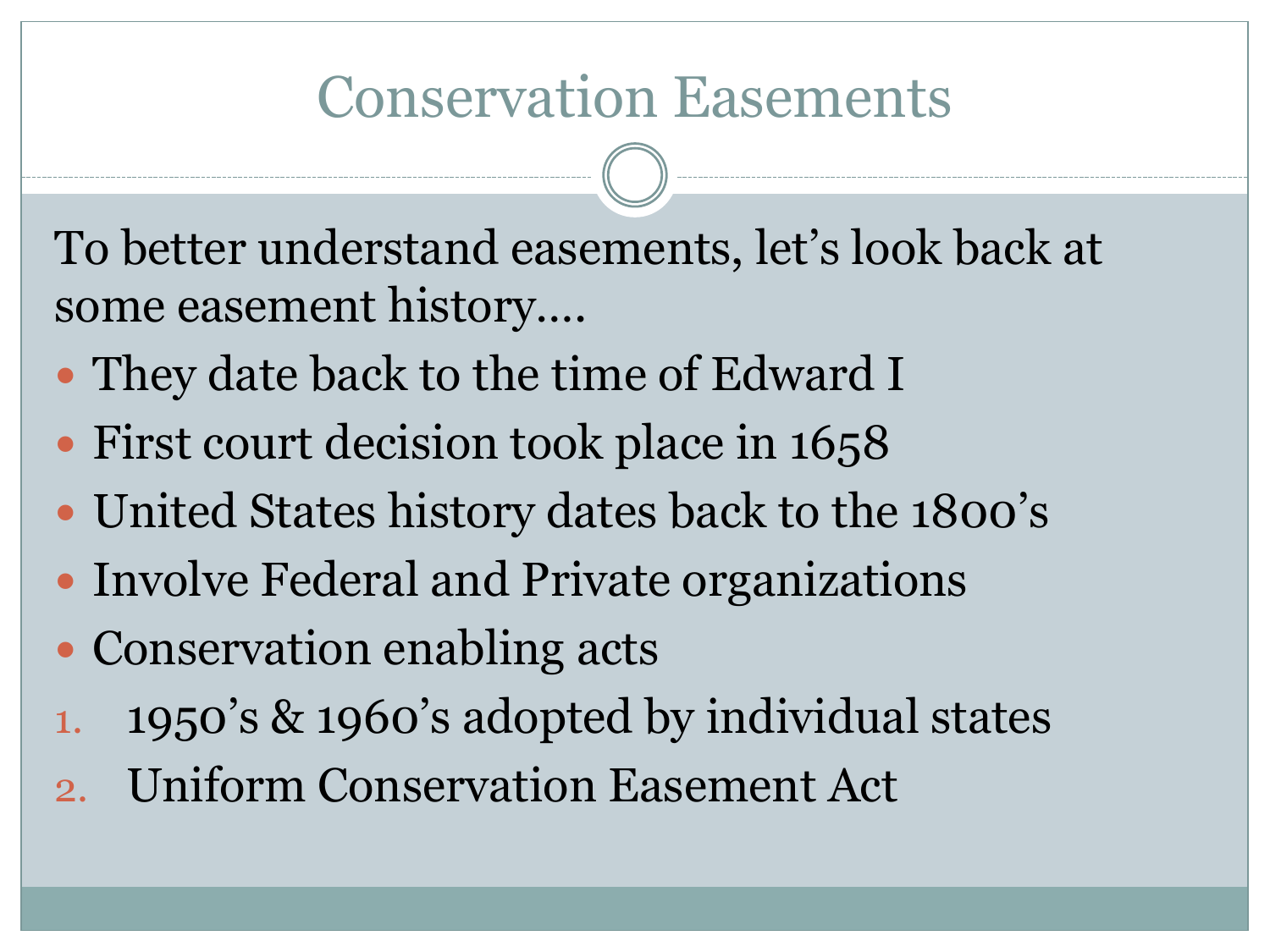Why have conservation easements become so "popular"?

- Philanthropic nature of wealthy individuals
- Tax benefits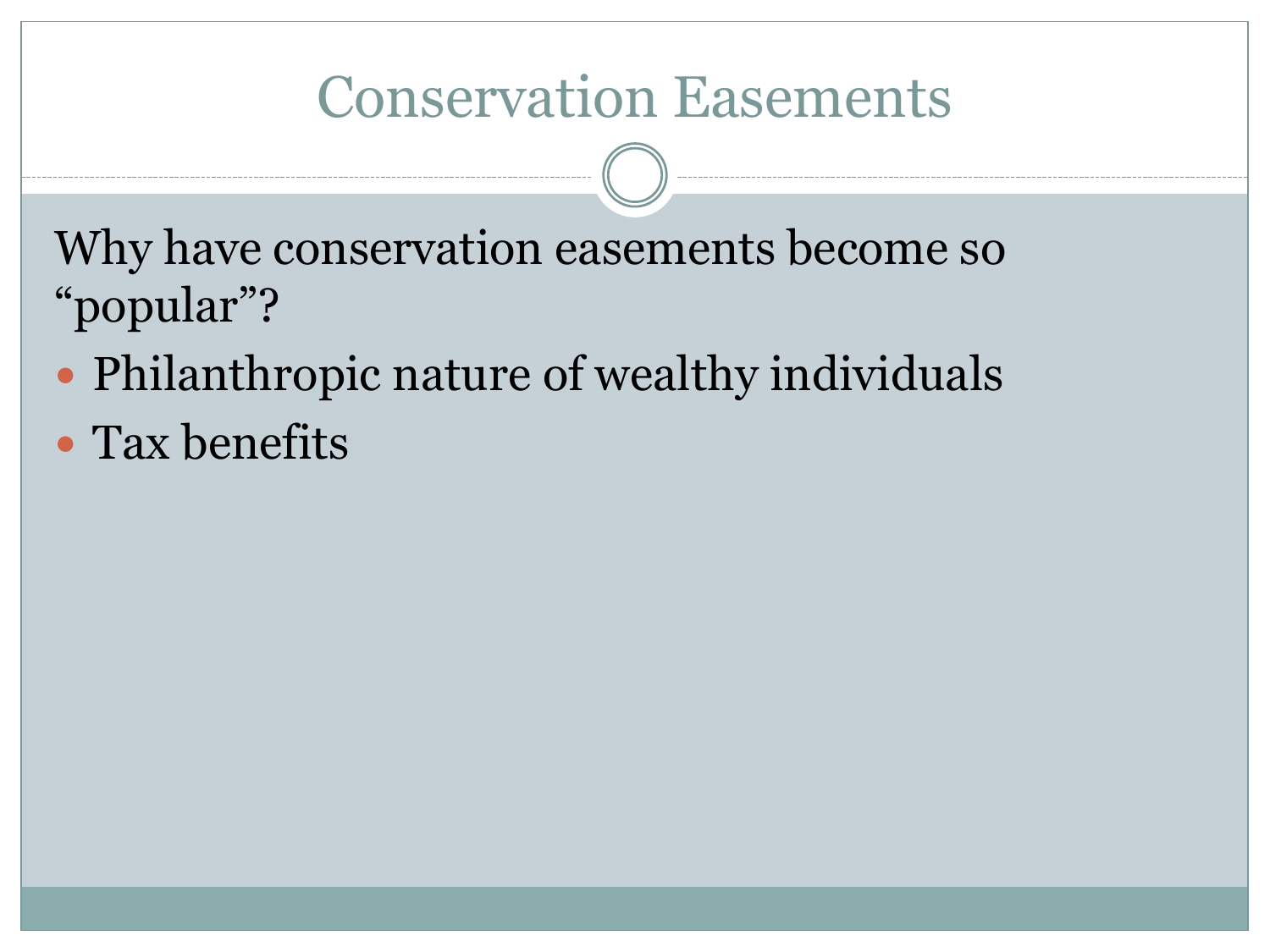- Philanthropy is a deeply imbedded tradition in the United States
- Charitable giving has long been a part of our socioeconomic system
- To encourage philanthropy in the private sector, Congress, since 1917, has granted favored tax treatment for charitable contributions by individuals.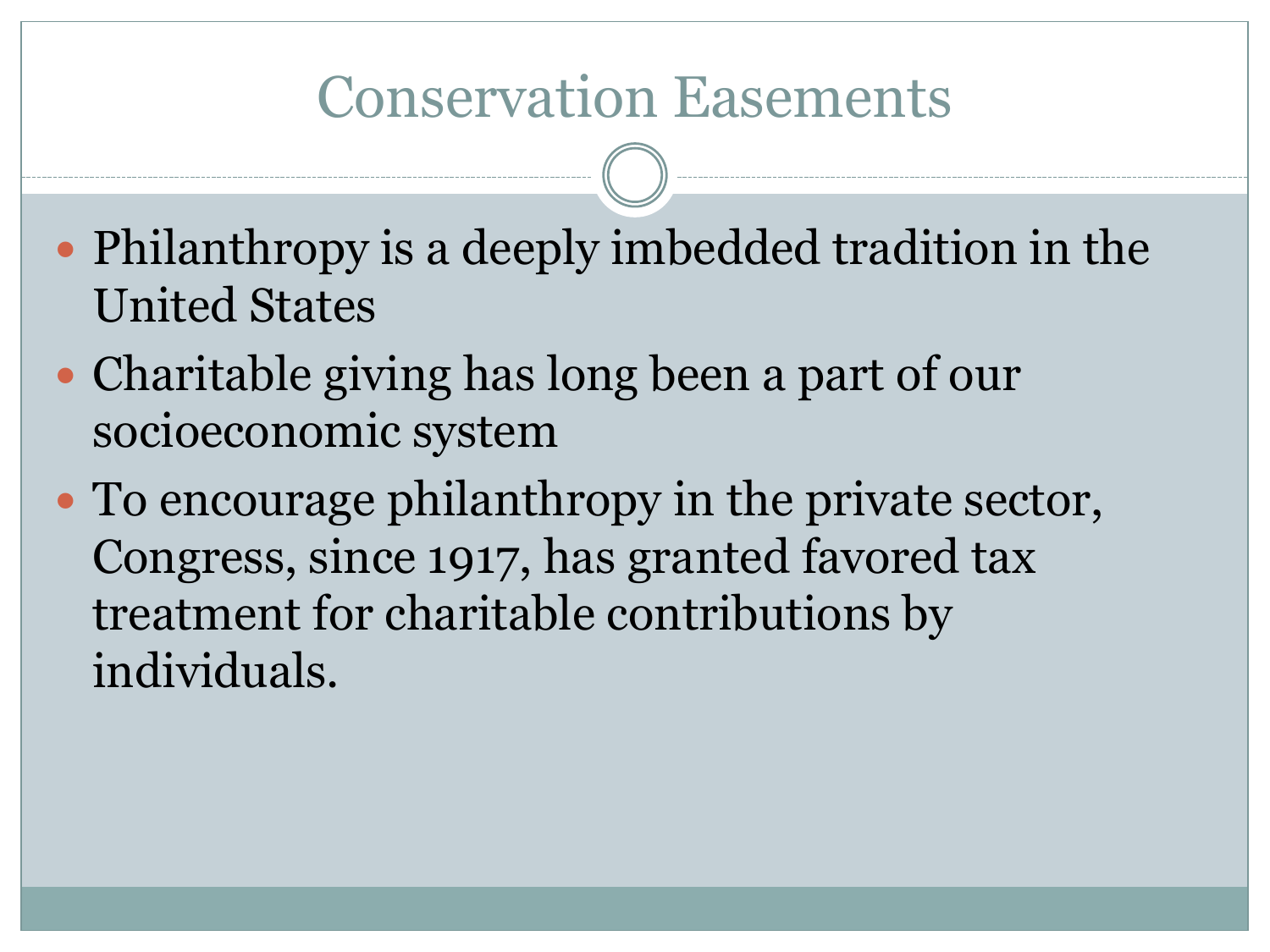What are some of the benefits of conservation easements?

- Reduces taxable income for:
- Individuals filing on Form 1040
- Partnership's Form 1065
- Corporation's Form 1120
- Sets aside open space for specific uses
- Preserves places, buildings and other objects of historical significance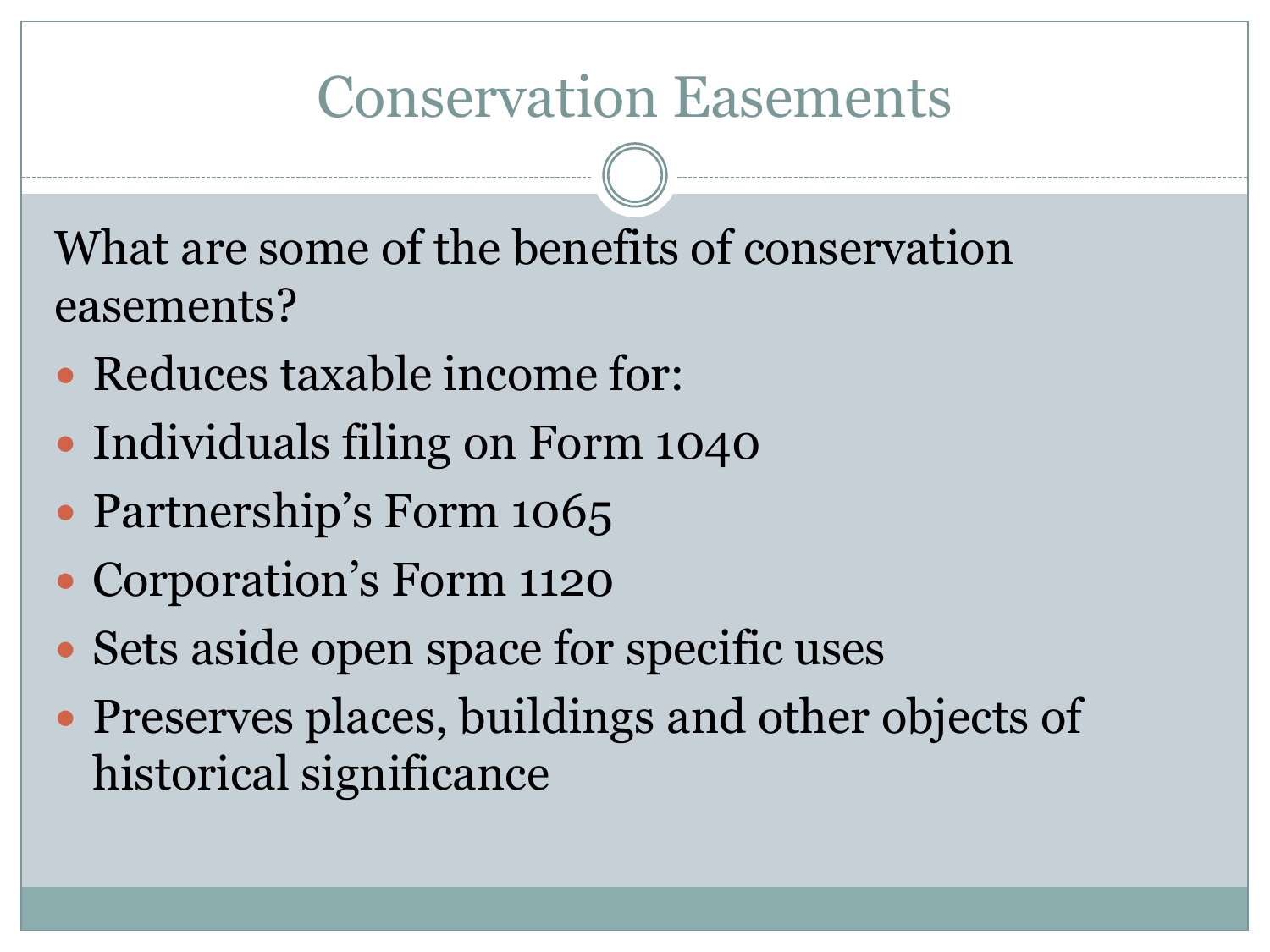- Can provide for preservation or enhancement of air and or water quality
- Can provide for public access to natural wonders such as ocean, rivers, canyons, forests etc.
- Generates an extremely high dollar value amount of work for the accounting, legal, and appraisal professions in America
- Supports the continued employment of hundreds, if not thousands of Treasury Department – IRS workers in furtherance of tax compliance!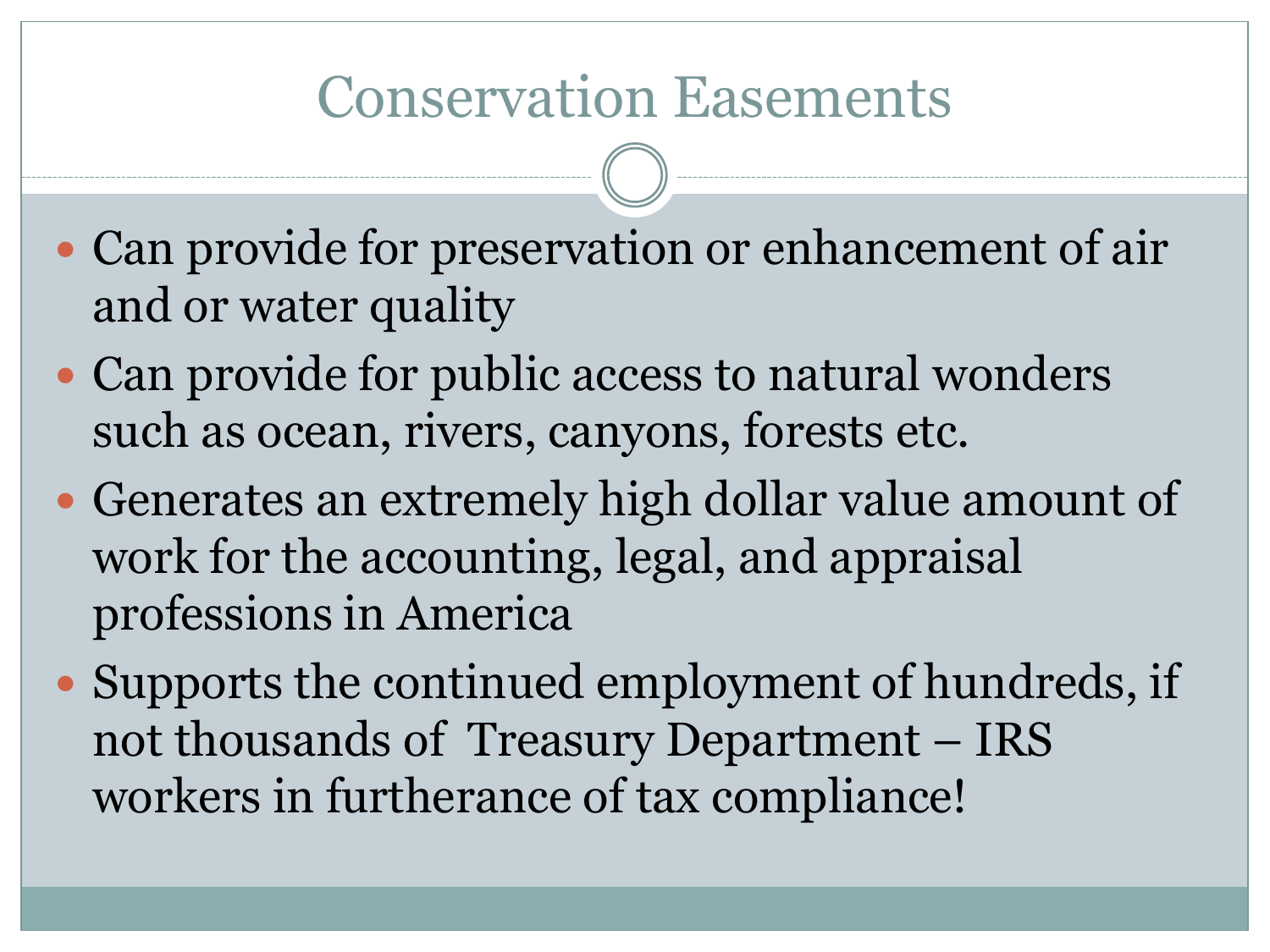What are the initial (specific) areas of concern in the IRS Conservation Easement Audit process?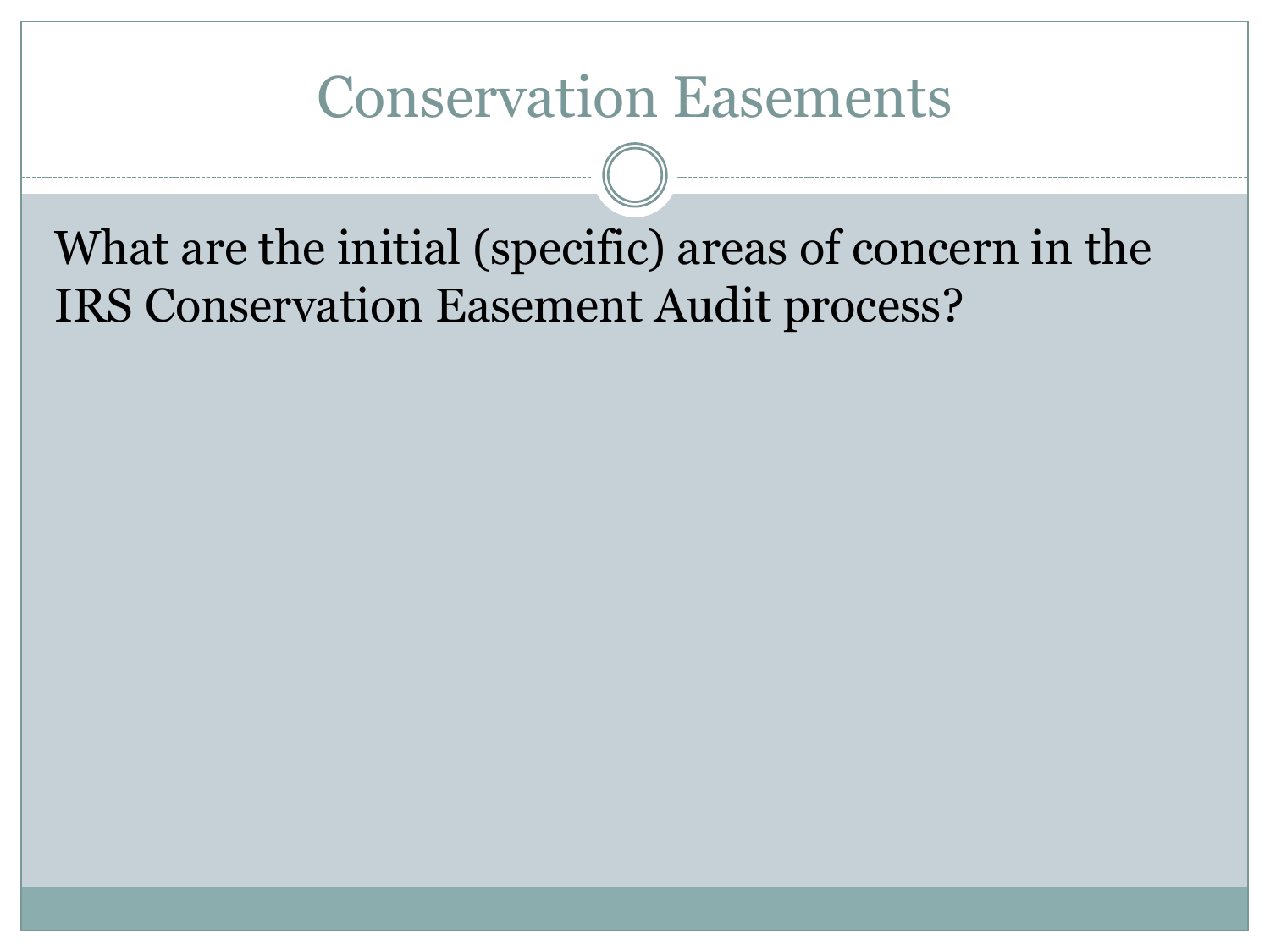IRS Agents (Appraiser-Reviewers) are trained specifically to look for the following:

- Has the correct definition of fair market value (FMV) been applied under Treasury Reg. 1.170A-1(c)(2) ?
- Was a charitable contribution made under §170  $(a)(1)$ ?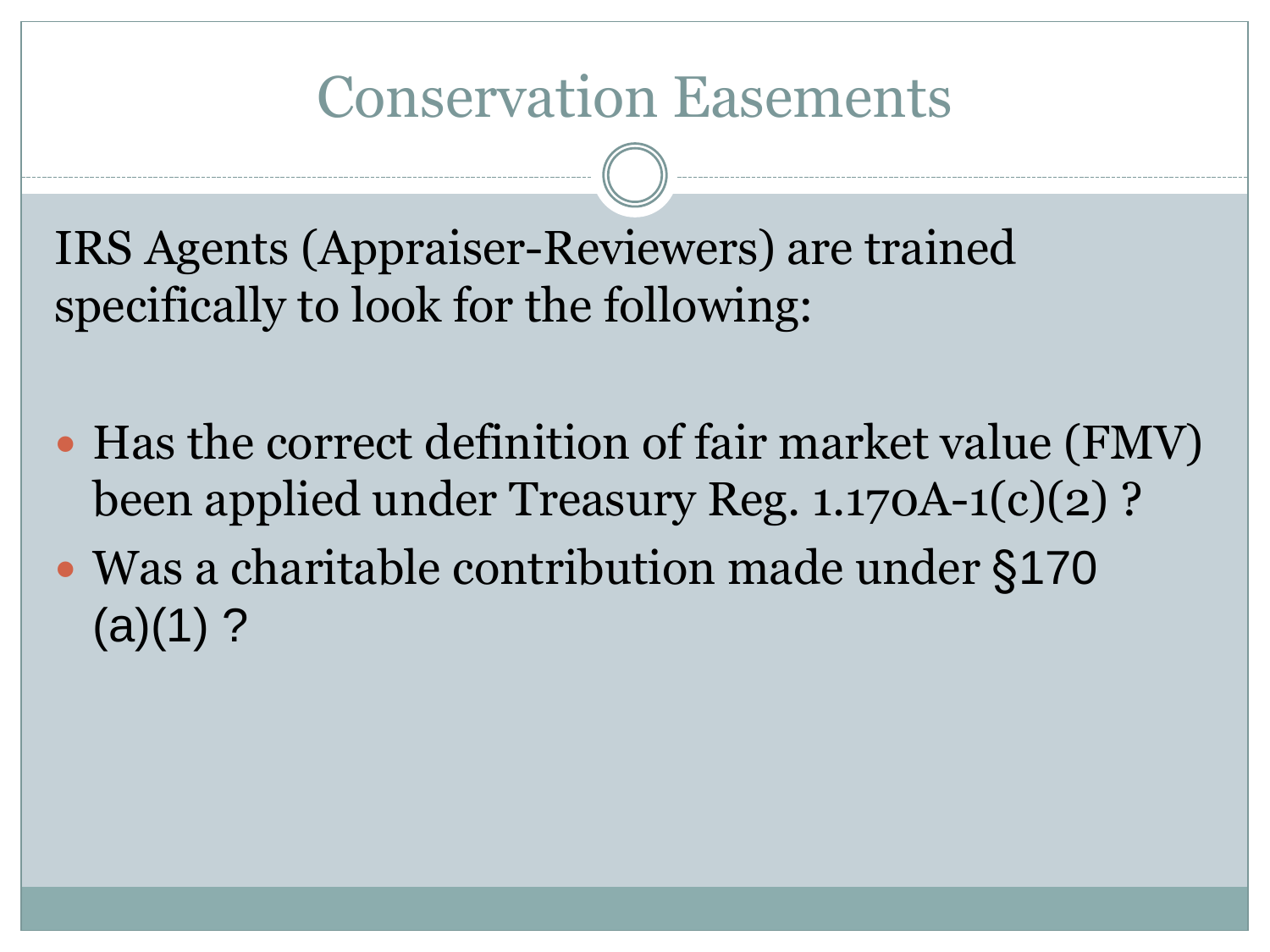- Was a qualified Conservation Easement granted? §  $170(h)(1)$
- Was the easement for an acceptable purpose? § §  $170(h)(4)(a)$  and  $(h)(4)(b)$
- Are substantiation requirements met?-Treas. Reg.  $1.170A-13(c)(2)$
- Appraisal summary in compliance? Treas. Reg.  $1.170A-13(c)(4)$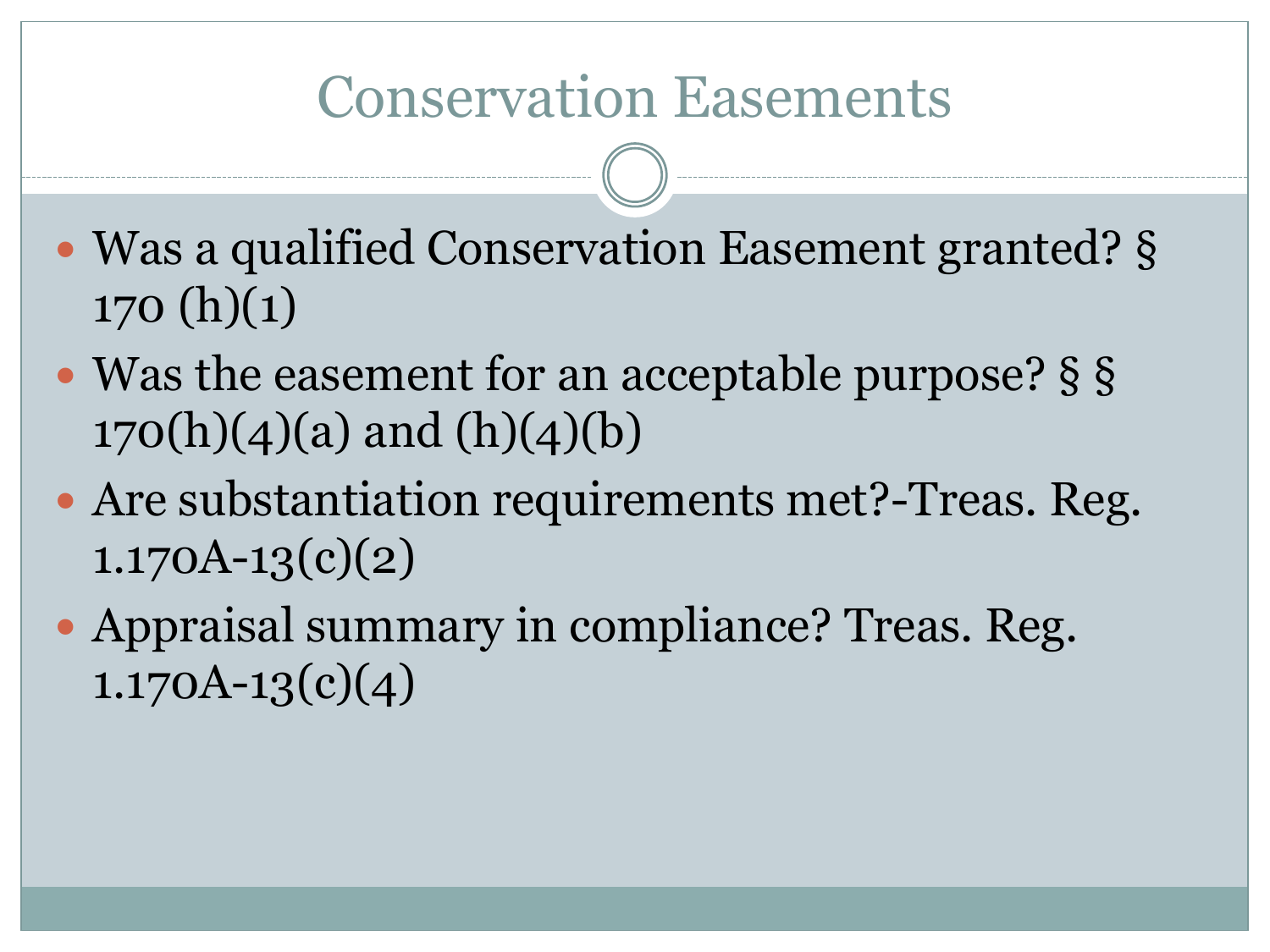- Proof of Contemporaneous Written Acknowledgement? 170 (f)(8) (form 8283)
- Qualified Appraisal attached to return? Treas. Reg. 1.170A-13(c)(3) and IRC 170(f)(11)(e)(ii)
- Qualified Appraiser? Treas. Reg.1.170A-13(c)(5)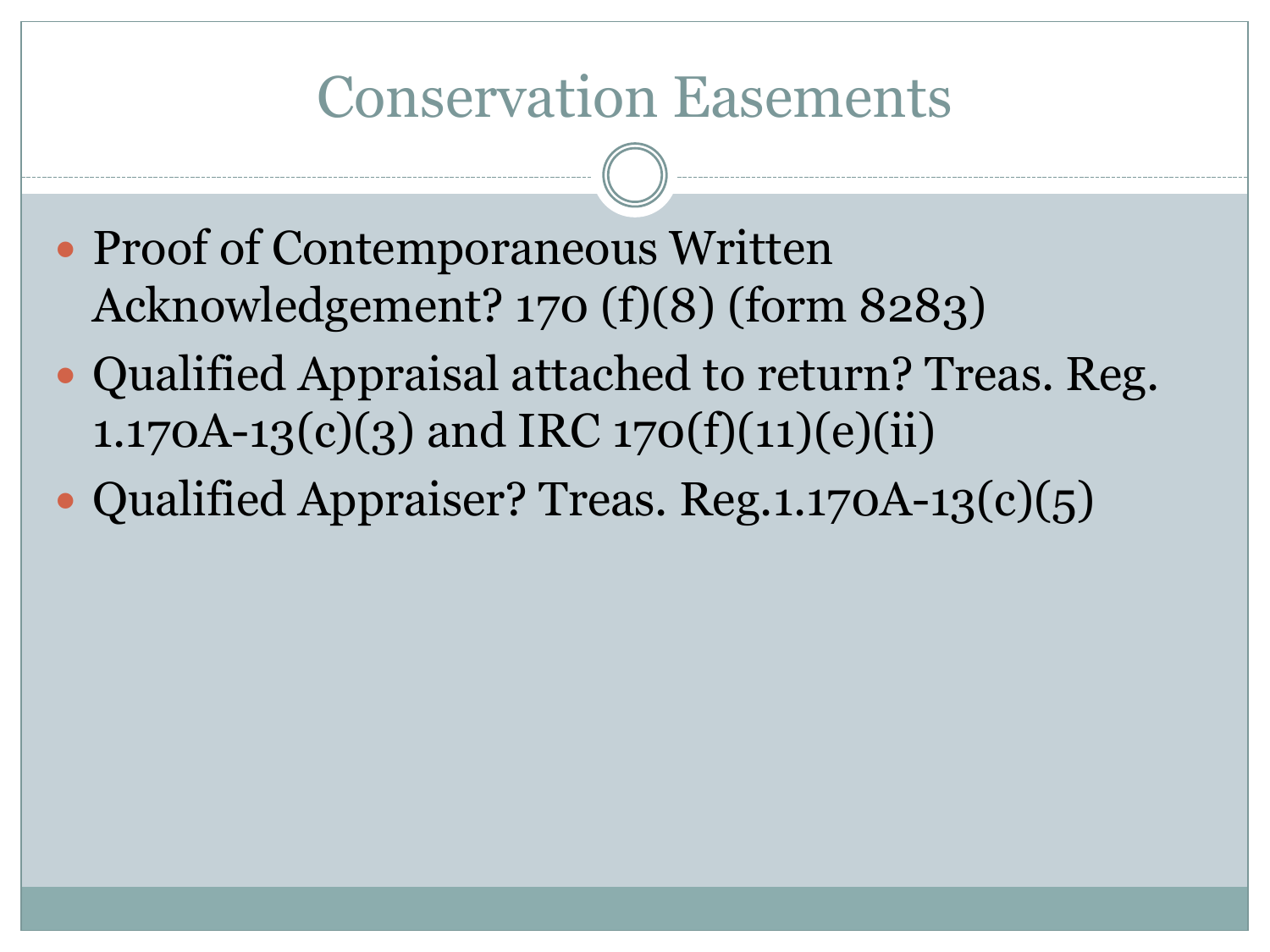### IRS Definitions

#### • Internal Revenue Code (IRC)

 All federal tax laws. Originally written in 1939, thoroughly revised in 1954, and updated continuously since

 Treasury Regulations (Treas. Reg.) Interpretation of the Internal Revenue Code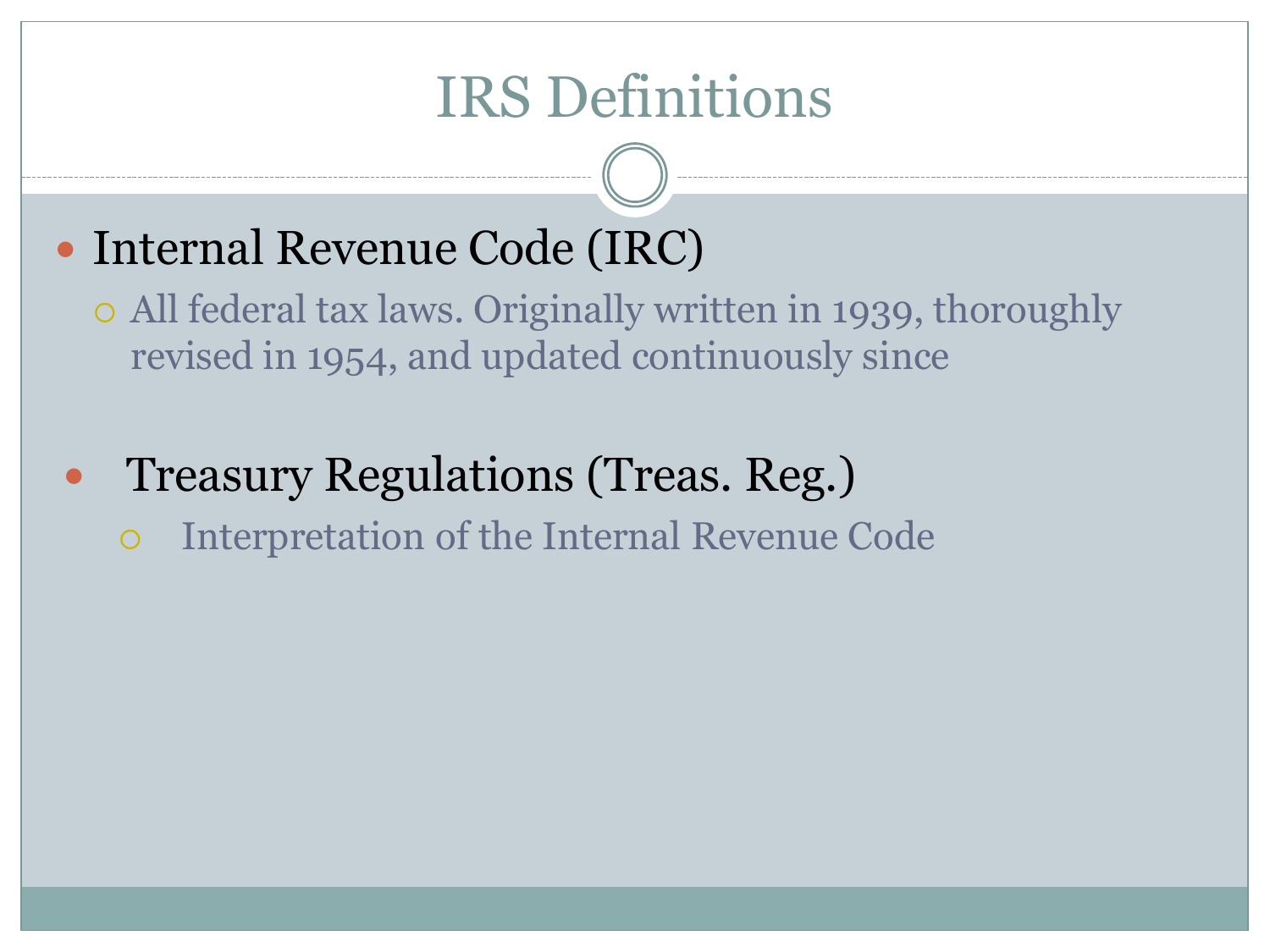#### Easement:

- An interest in real property that conveys use, but not ownership, of a portion of an owner's property.
	- $\cdot$  The Dictionary of Real estate Appraisal,  $3^{rd}$  Edition, The Appraisal Institute
	- Façade Easements
	- Conservation Easements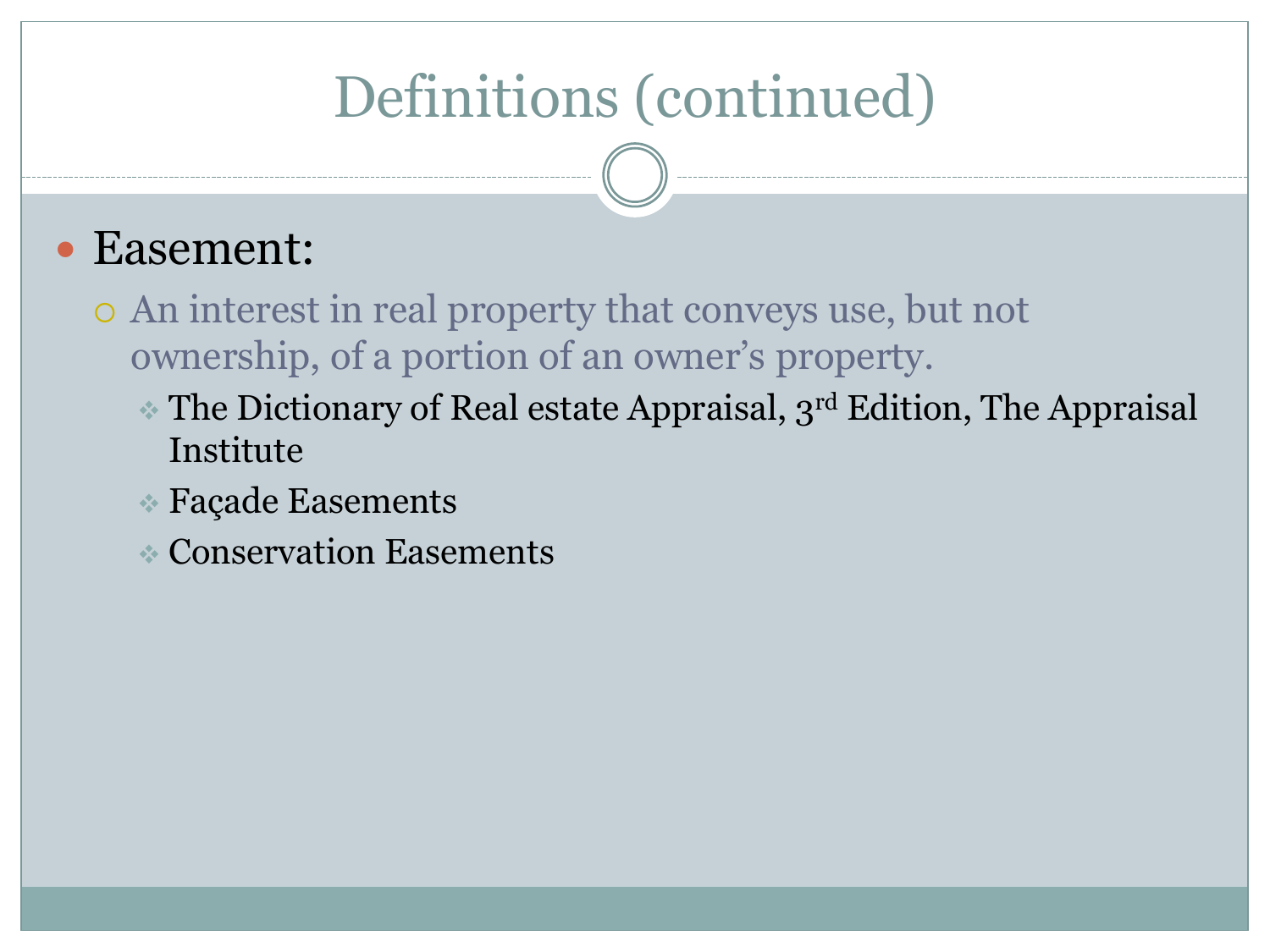#### Fair market Value (FMV)

#### $\circ$  Treas. Reg. 1.170A-1(c)(2)

 $\overline{\phantom{a}}$  "The price at which property would change hands between a willing buyer and a willing seller when the former is not under any compulsion to buy and the latter is not under any compulsion to sell, both parties having a reasonable knowledge of the relevant facts."

 *NOTE: There are numerous definitions of FMV in Treasury Regulations. It is critical that the correct definition be used related to the nature of the issue involved!*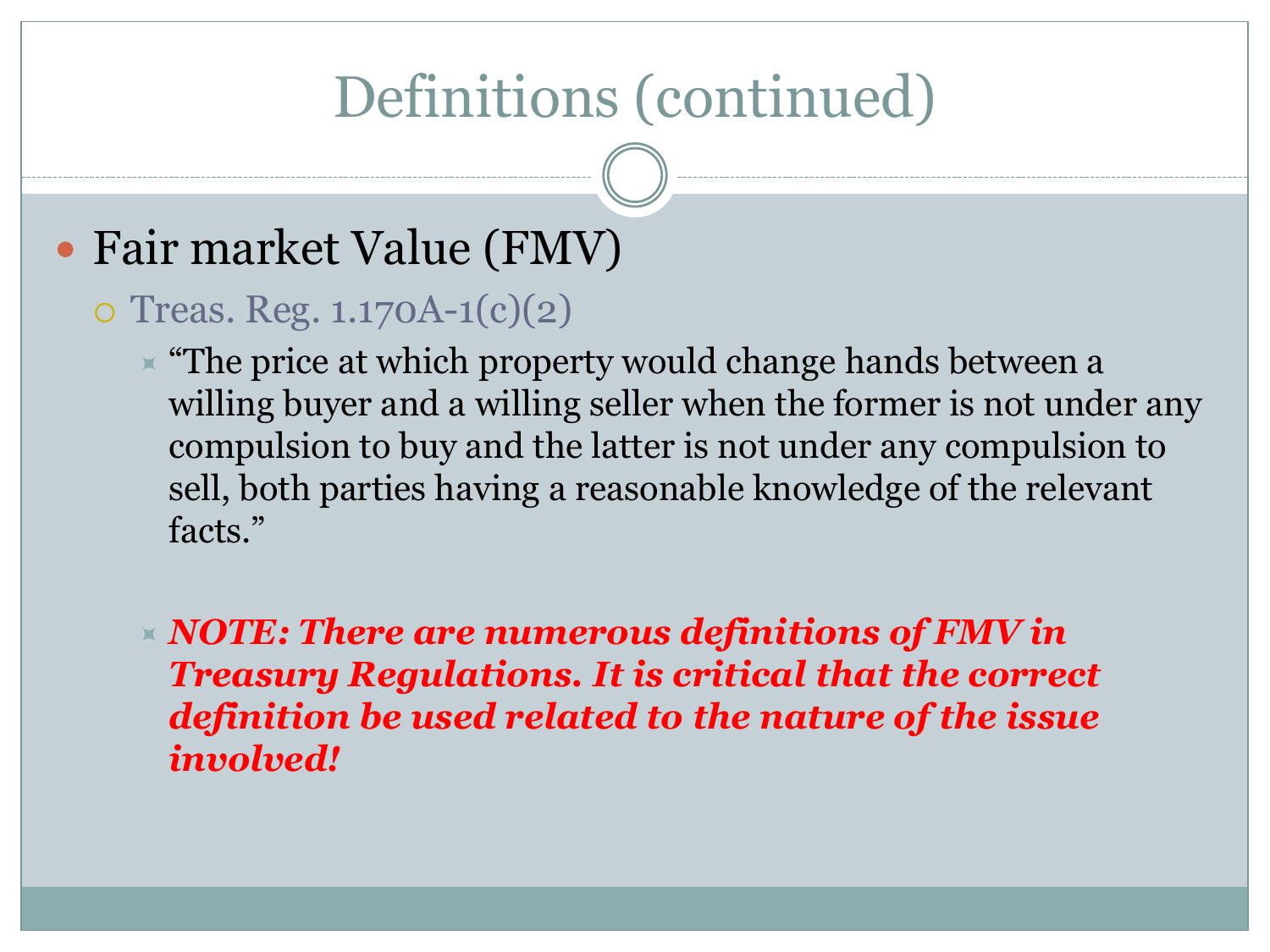#### • Charitable Contribution(s) §170 (a)(1)

 There shall be allowed as a deduction any charitable contribution [as defined in subsection (c) ] payment of which is made within the taxable year. A charitable contribution shall be allowable as a deduction only if verified under regulations prescribed by the Secretary.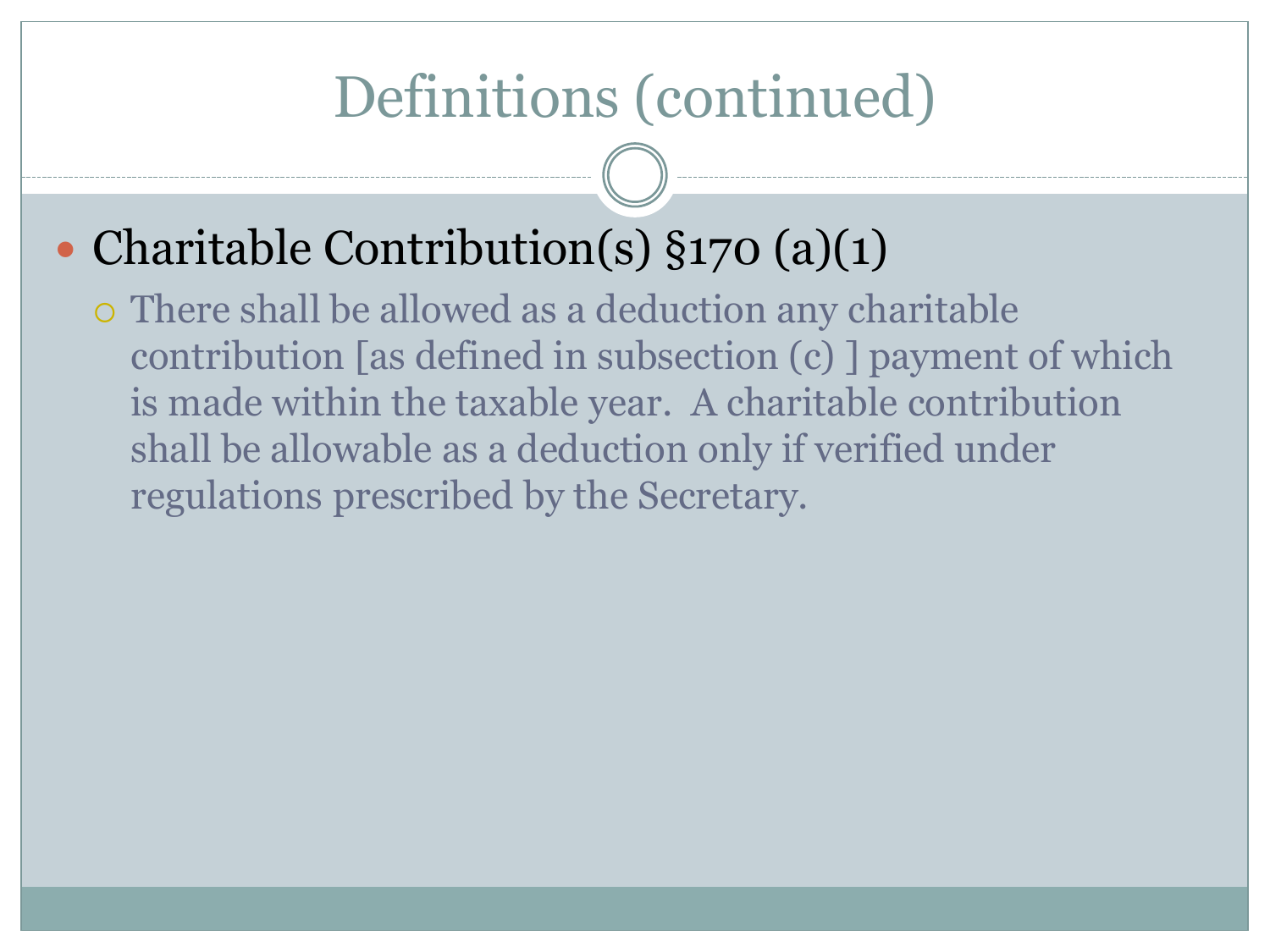#### • Charitable Contribution §170, Section 170 (c)

- $\circ$  For purposes of this section, the term "charitable contribution" means a contribution of gift to or for the use of –
	- $\geq 170(c)(2)$  A corporation, trust, or community chest, fund or foundation –
	- $\geq 170(c)(2)$ (A) created or organized in the U.S. or any possession thereof, or under the law of the U.S., any State, the District of Columbia, or any possession of the United States;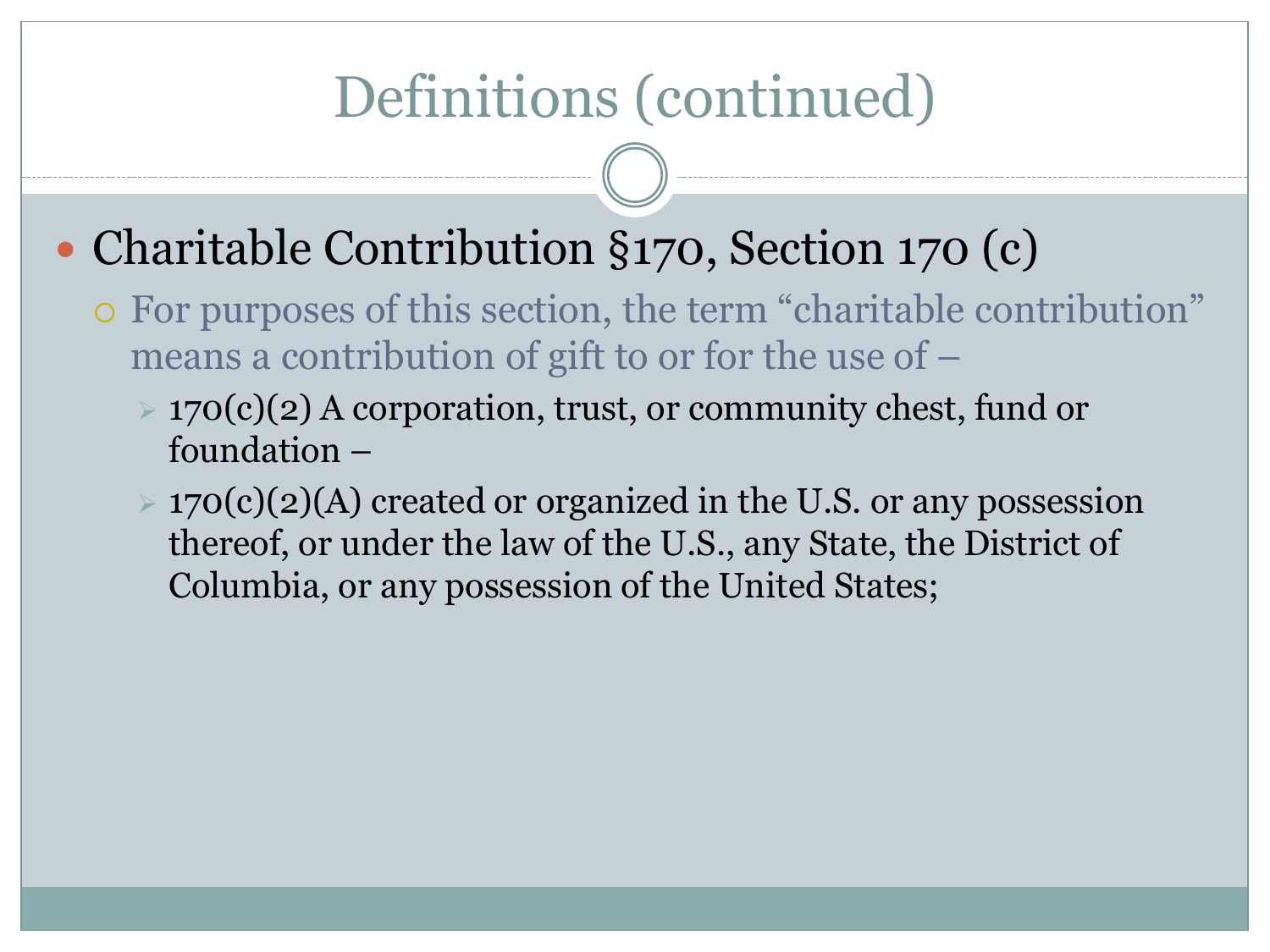#### • Charitable Contribution §170, Section 170 (c)

 $\rightarrow$  170(c)(2)(B) organized and operated exclusively for religious, charitable, scientific, literary, or educational purposes, or to foster national or international amateur sports competition (but only if no part of its activities involve the provision of athletic facilities or equipment), or for the prevention of cruelty to children or animals;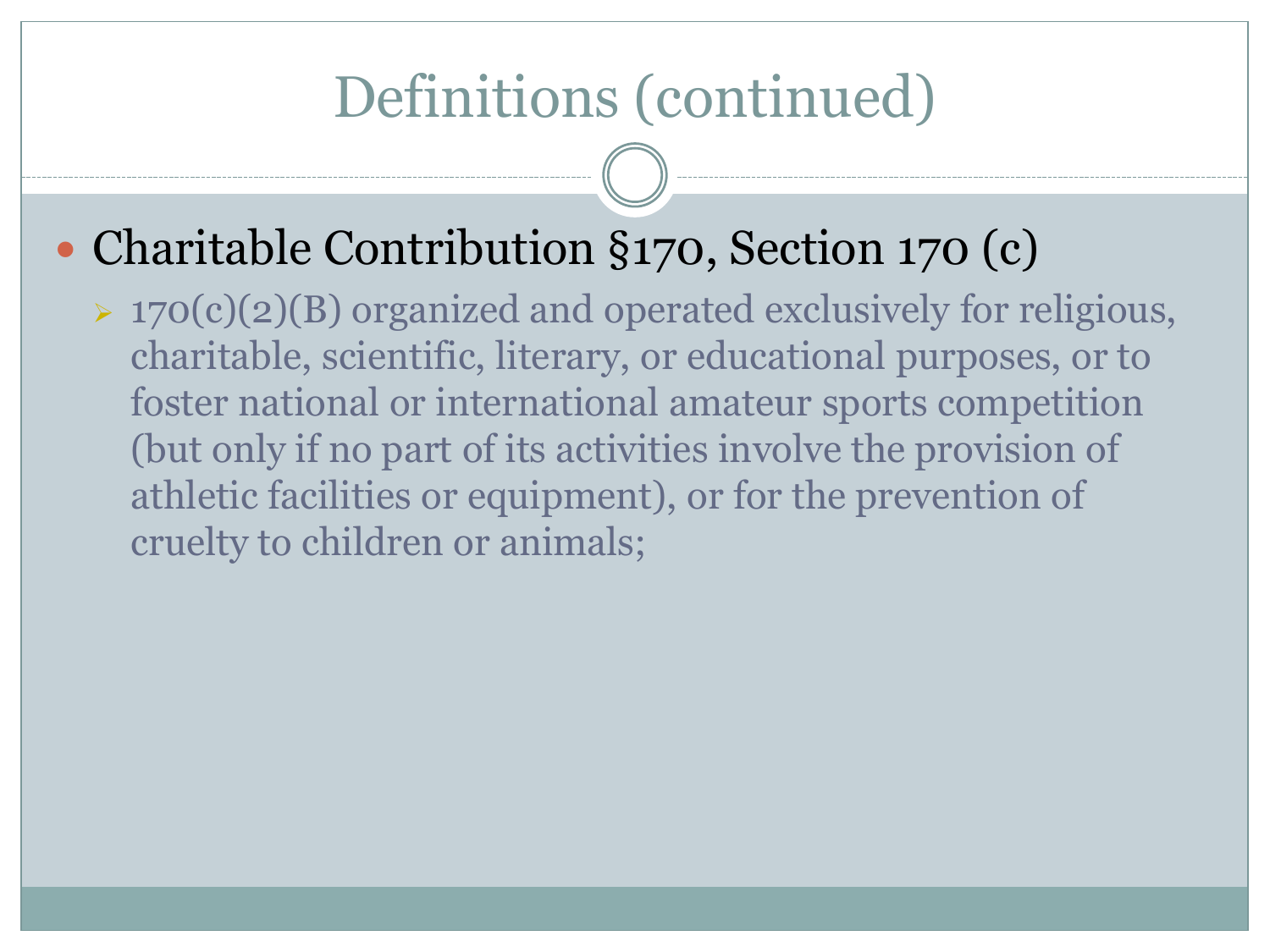Qualified Conservation Contribution

- $\rightarrow$  170(h)(1) In general For purposes of subsection (f)(3)(B)(iii), the term "qualified conservation contribution" means a contribution –
	- $\geq$  170(h)(1)(A) of a qualified real property interest,
	- $\geq 170(h)(1)(B)$  to a qualified organization,
	- $\geq$  170(h)(1)(C) exclusively for conservation purposes.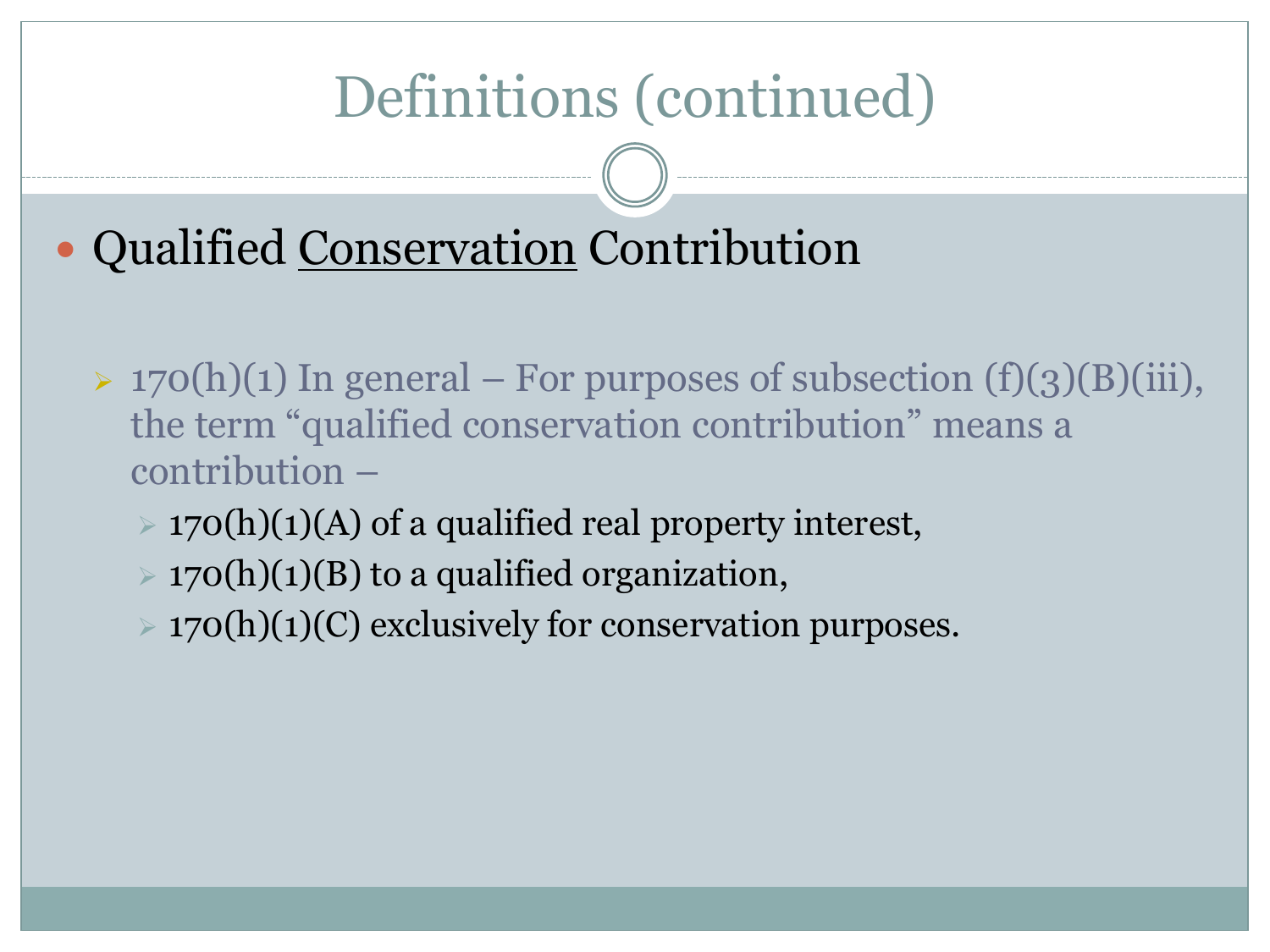#### Conservation Purpose

 $170(h)(4)(A)$  In general – for purposes of this subsection, the term "conservation purpose" means-

(i) the preservation of land areas for outdoor recreations by or the education of, the general public,

(ii) the protection of relatively natural habitat of fish, wildlife, or plants, or similar ecosystem,

(iii) the preservation of open space (including farm and forest land) where such preservation is –

(I) for the scenic enjoyment of the general public,

(II)or pursuant to clearly delineated government conservation policy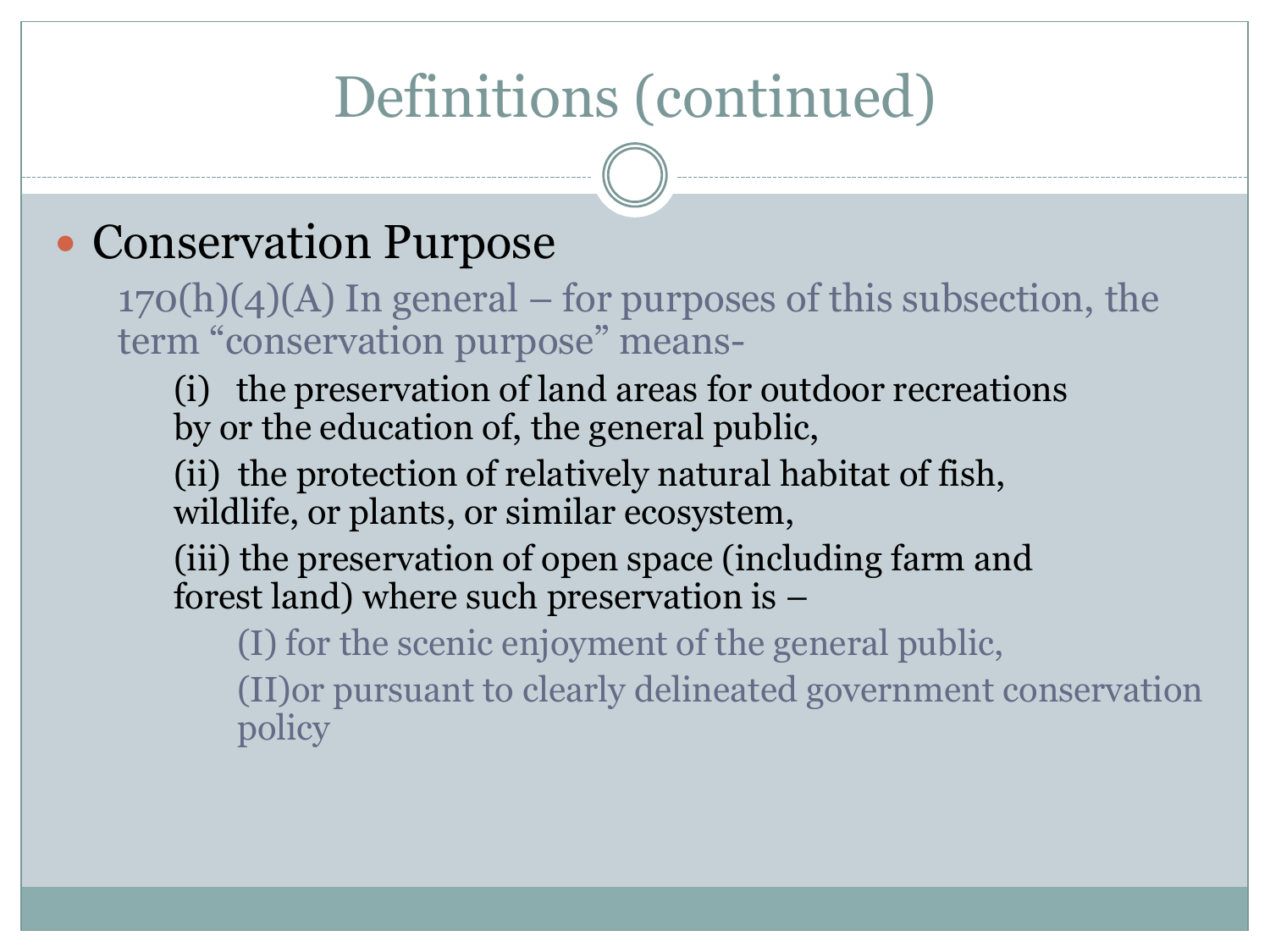(iv) the preservation of an historically important land area or a certified historic structure Deed of easement is required Baseline study by donor Contemporaneous written agreement / acknowledgement Mortgage subordination agreement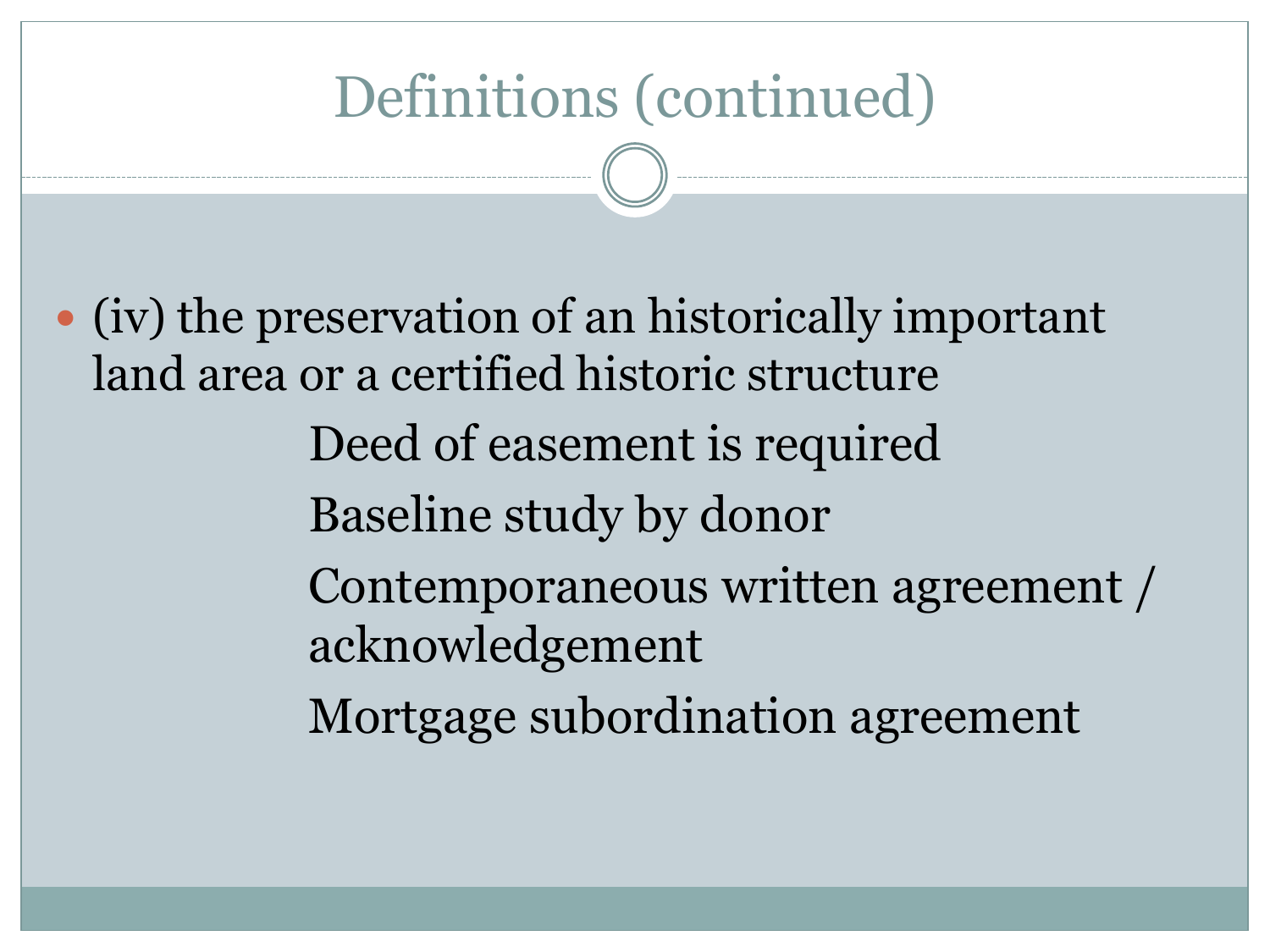- Conservation Purpose (Continued)
- 170(h)(4)(B)(i)(I) includes restriction which preserves the entire exterior of the building (including the front, sides, rear, and height of building), and (ii) prohibits any change in the exterior of the building which is inconsistent with the historical character of such exterior.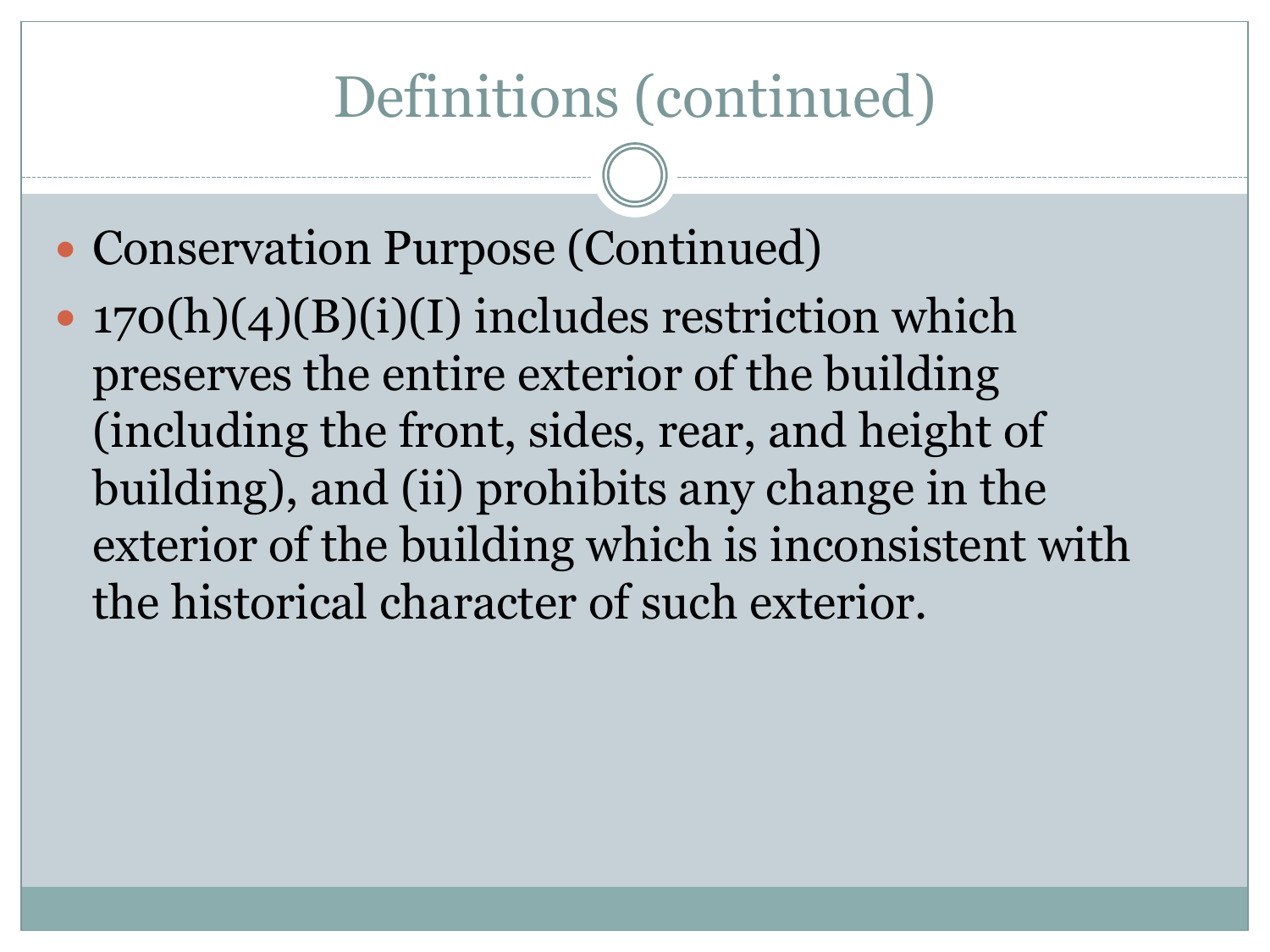#### Qualified Appraisal –

Treas. Reg. § § 1.170A-13 (c)(2) and (3)

 $\circ$  IRC § 170 (f)(11)(E)(ii)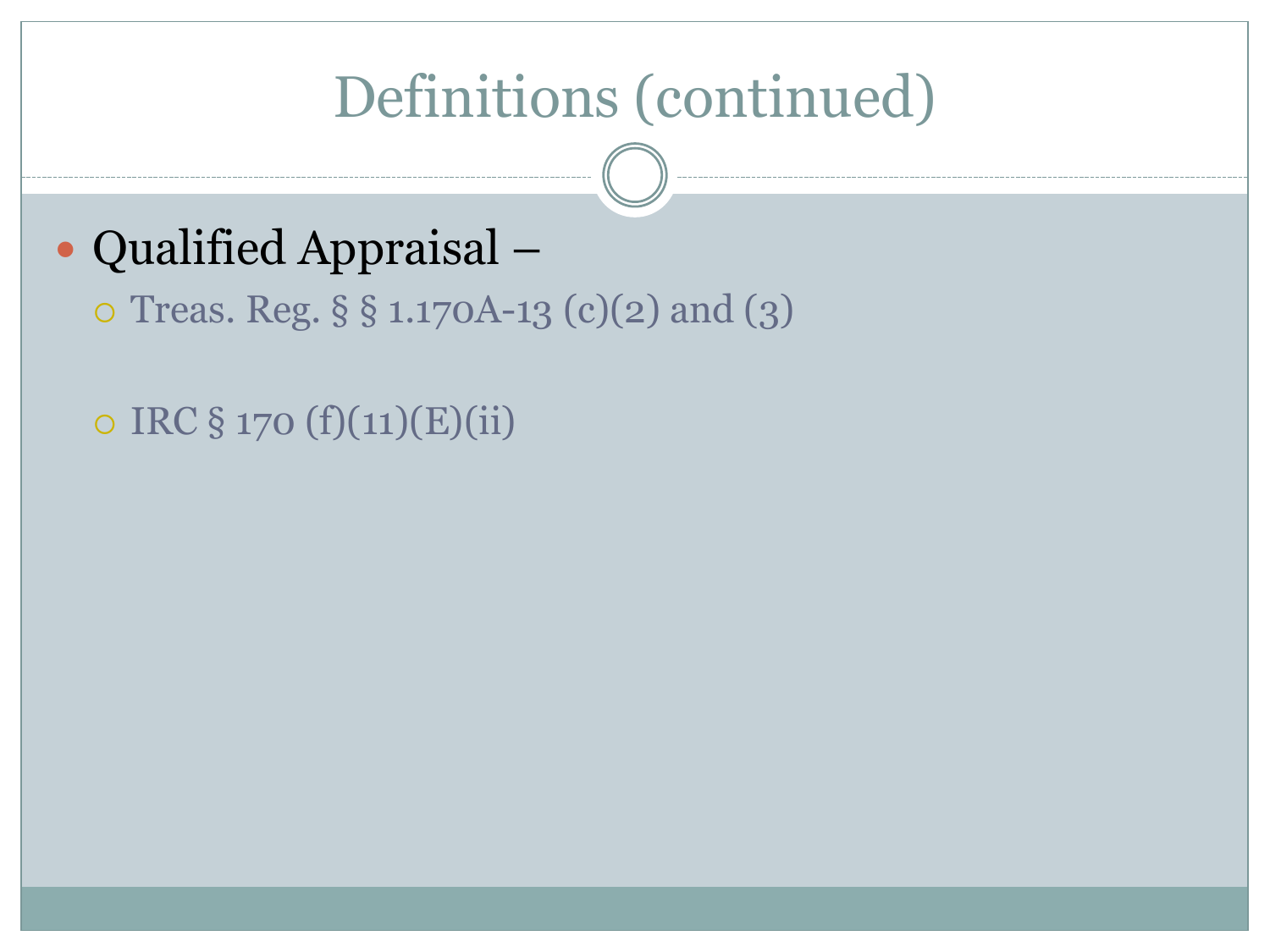- Qualified Appraisal Substantiation Requirements
- Treas. Reg.  $\S1.170A-13(c)(2)$ <sup>\*\*\*</sup> a donor who claims or reports a deduction with respect to a charitable contribution\*\*\* must comply with the following three requirements:
	- 1. (A) obtain a qualified appraisal\*\*\*
	- 2. (B) attach a fully completed appraisal summary\*\*\*
	- 3. (C) maintain records containing the information contained in (b)(2)(ii) of this section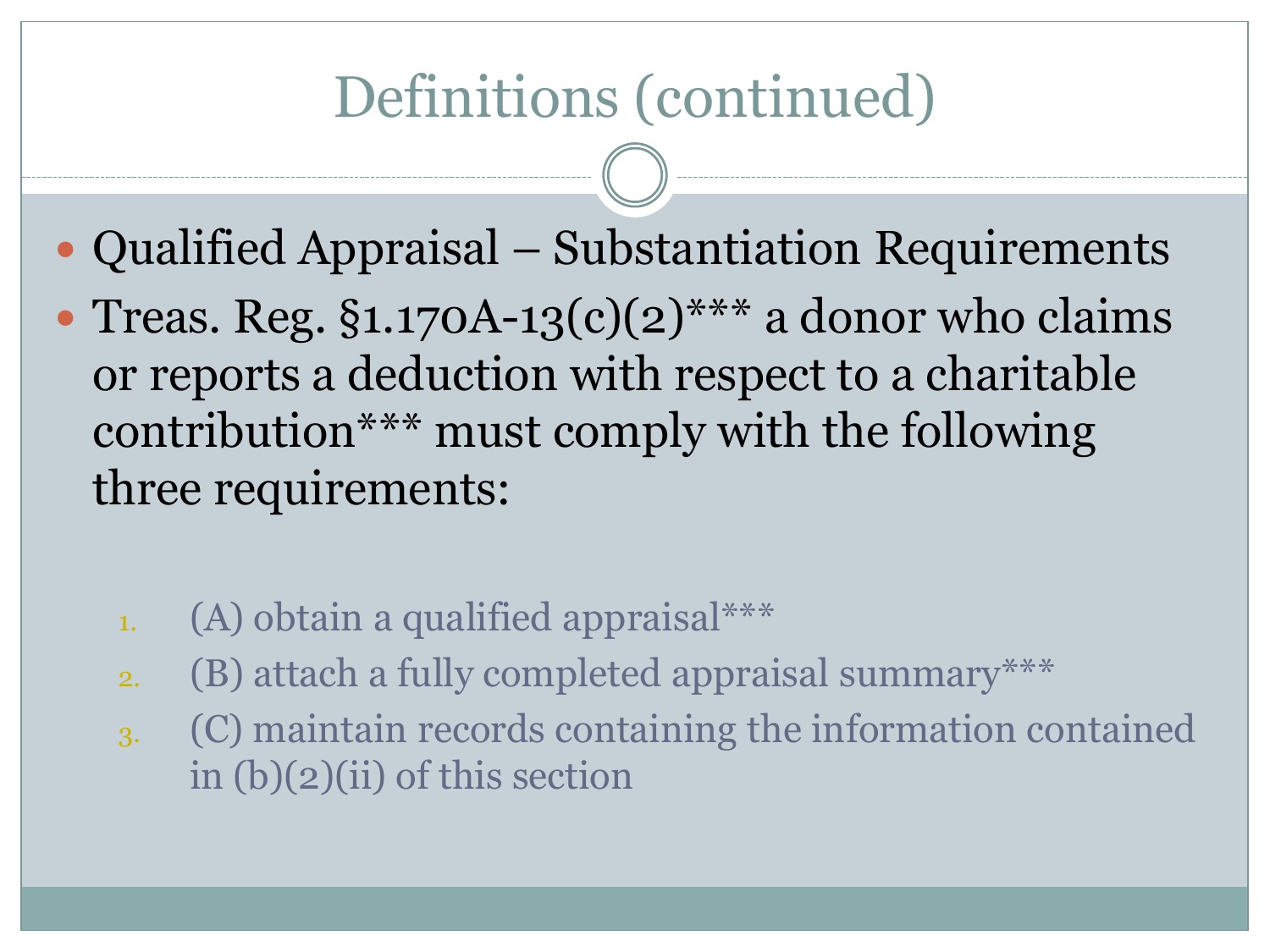- Qualified Appraisal • Treas. Reg. §1.170A-13(c)(3)(i)
	- $\circ$  (A) \*\*\* an appraisal that is made not earlier than 60 days prior to the date of contribution<sup>\*\*\*</sup>nor later than the date specified in \*\*\*

- (B) is prepared, signed, and dated by a qualified appraiser (\*\*\*)
- (C) includes the information that is required by  $(c)(3)(ii)$ \*\*\*
- (D) Does not involve an appraisal fee prohibited by paragraph (c)(6) of this section.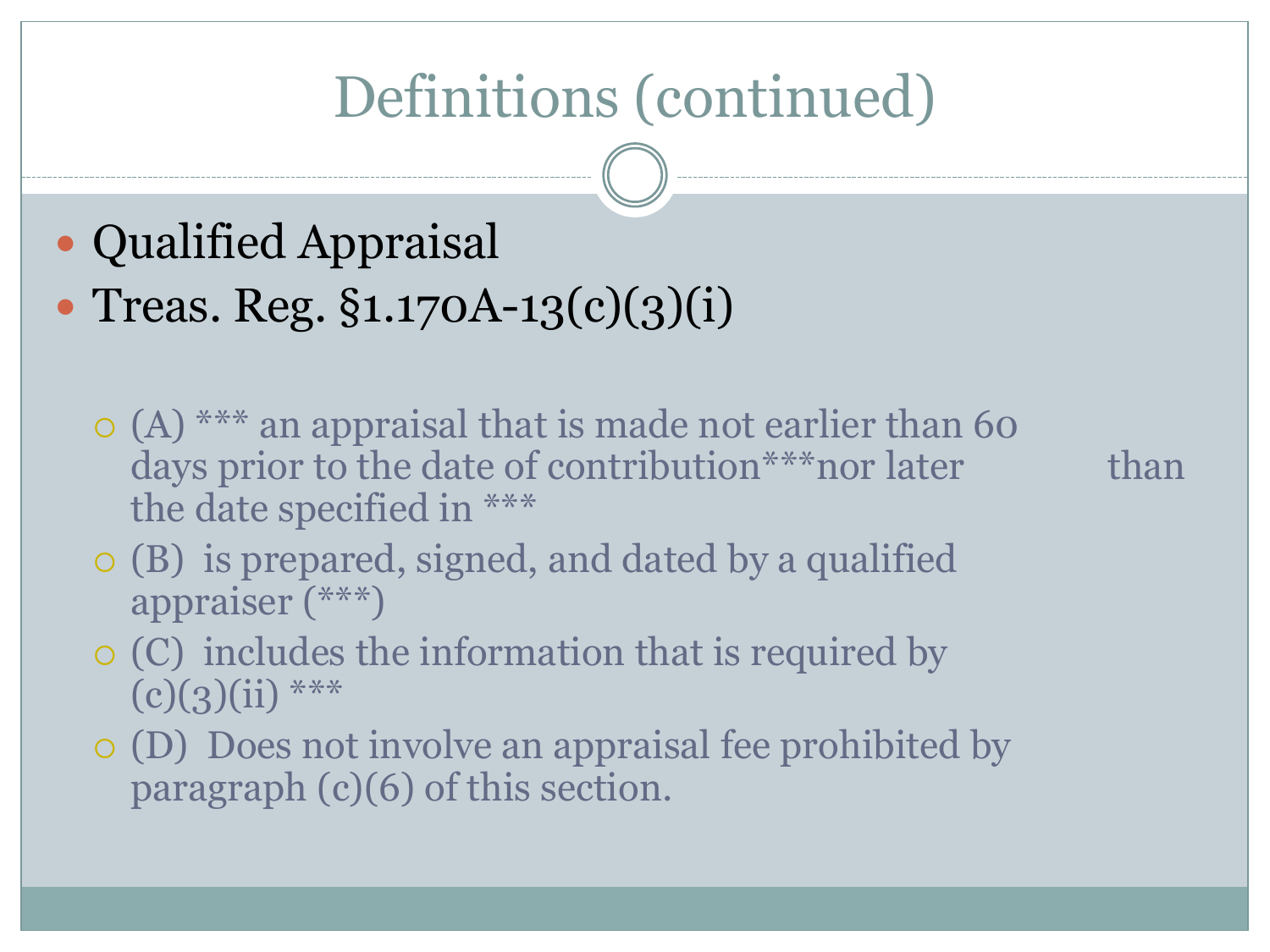Qualified Appraisal

### • Treas. Reg. §1.170A-13(c)(3)(ii)

- This section contains eleven definitional requirements of a qualified appraisal –
- See Next Slide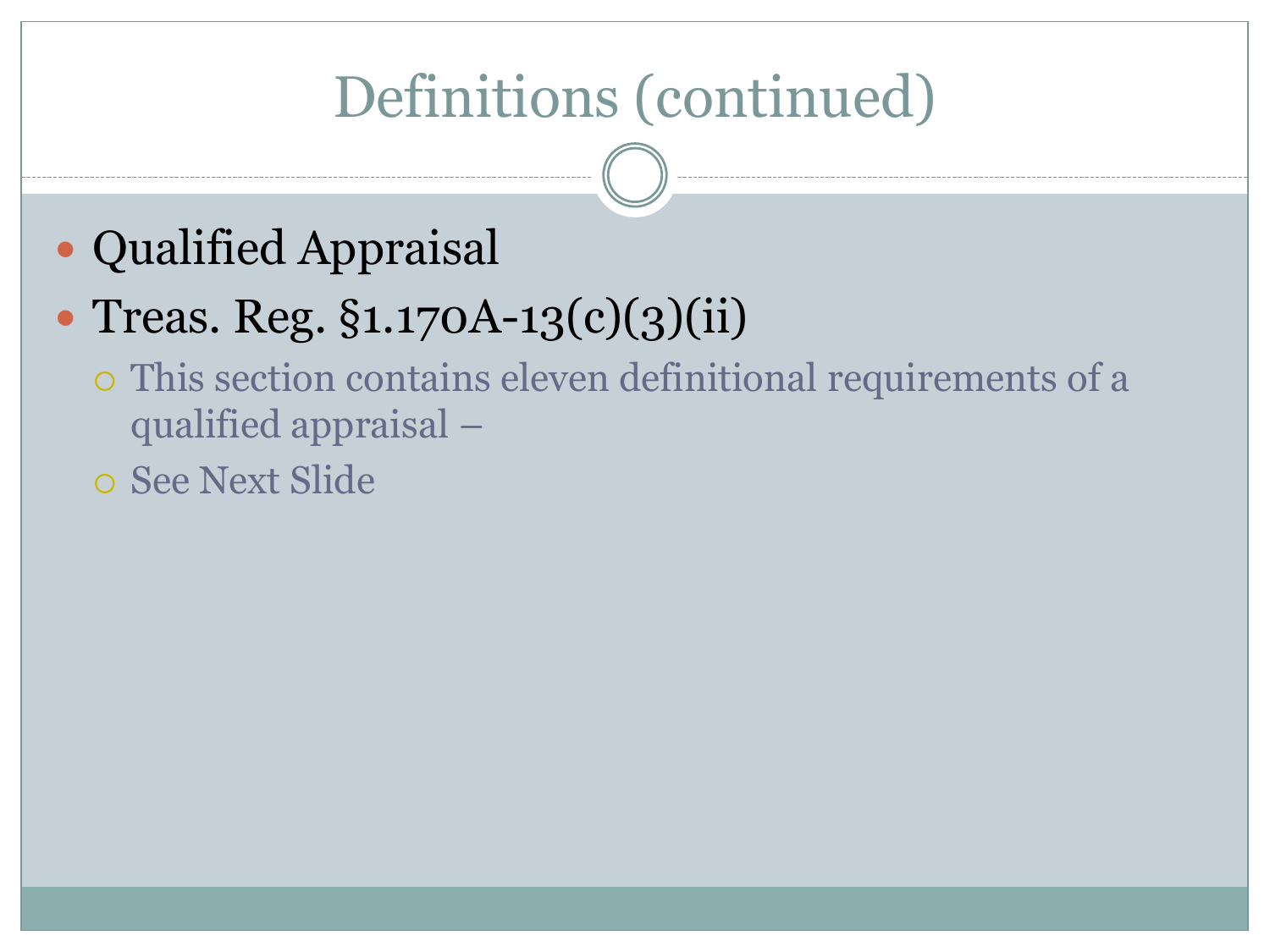- (ii) Information included in qualified appraisal. A qualified appraisal shall include the following information:
- (A) A description of the property in sufficient detail for a person who is not generally familiar with the type of property to ascertain that the property that was appraised is the property that was (or will be) contributed;
- (B) In the case of tangible property, the physical condition of the property;
- (C) The date (or expected date) of contribution to the donee;
- (D) The terms of any agreement or understanding entered into (or expected to be entered into) by or on behalf of the donor or donee that relates to the use, sale, or other disposition of the property contributed, including, for example, the terms of any agreement or understanding that—
- (1) Restricts temporarily or permanently a donee's right to use or dispose of the donated property,
- (2) Reserves to, or confers upon, anyone (other than a donee organization or an organization participating with a donee organization in cooperative fundraising) any right to the income from the contributed property or to the possession of the property, including the right to vote donated securities, to acquire the property by purchase or otherwise, or to designate the person having such income, possession, or right to acquire, or
- (3) Earmarks donated property for a particular use;
- E) The name, address, and (if a taxpayer identification number is otherwise required by section 6109 and the regulations thereunder) the identifying number of the qualified appraiser; and, if the qualified appraiser is act otherwise required by section 6109 and the regulations thereunder) of the partnership or the person who employs or engages the qualified appraiser;
- (F) The qualifications of the qualified appraiser who signs the appraisal, including the appraiser's background, experience, education, and membership, if any, in professional appraisal associations;
- (G) A statement that the appraisal was prepared for income tax purposes;
- (H) The date (or dates) on which the property was appraised;
- (I) The appraised fair market value (within the meaning of §1.170A–1 (c)(2)) of the property on the date (or expected date) of contribution;
- (J) The method of valuation used to determine the fair market value, such as the income approach, the market-data approach, and the replacement-cost-less-depreciation approach; and
- (K) The specific basis for the valuation, such as specific comparable sales transactions or statistical sampling, including a justification for using sampling and an explanation of the sampling procedure employed.
- iii) Effect of signature of the qualified appraiser. Any appraiser who falsely or fraudulently overstates the value of the contributed property referred to in a qualified appraisal or appraisal summary (as defined in parag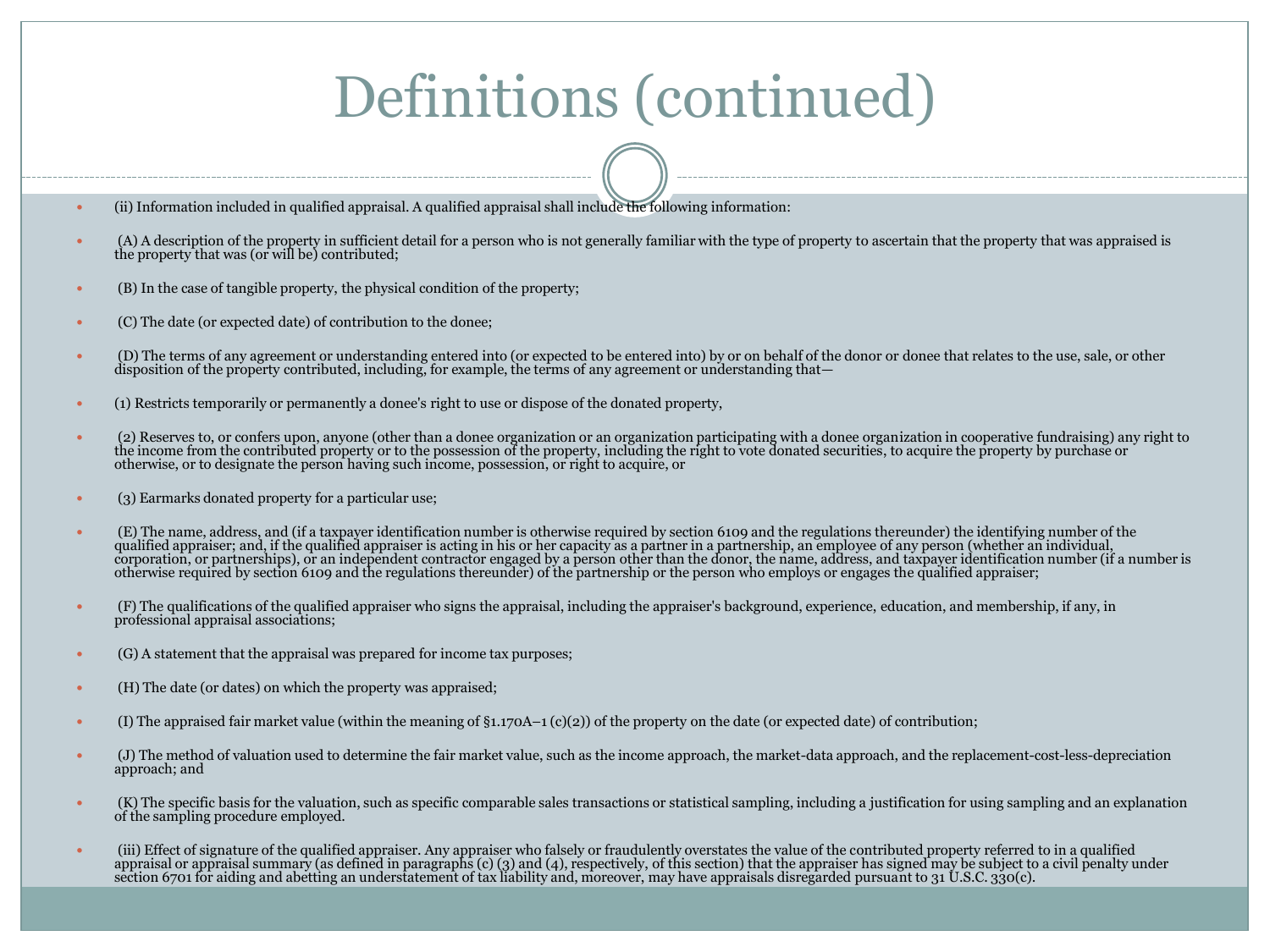### Qualified Appraisal

#### $\circ$  IRC § 170 (f)(11)(E)(ii)-

 $\blacktriangleright$  Is conducted by a qualified appraiser in accordance with generally accepted appraisal standards and any regulations or other guidance prescribed\*\*\*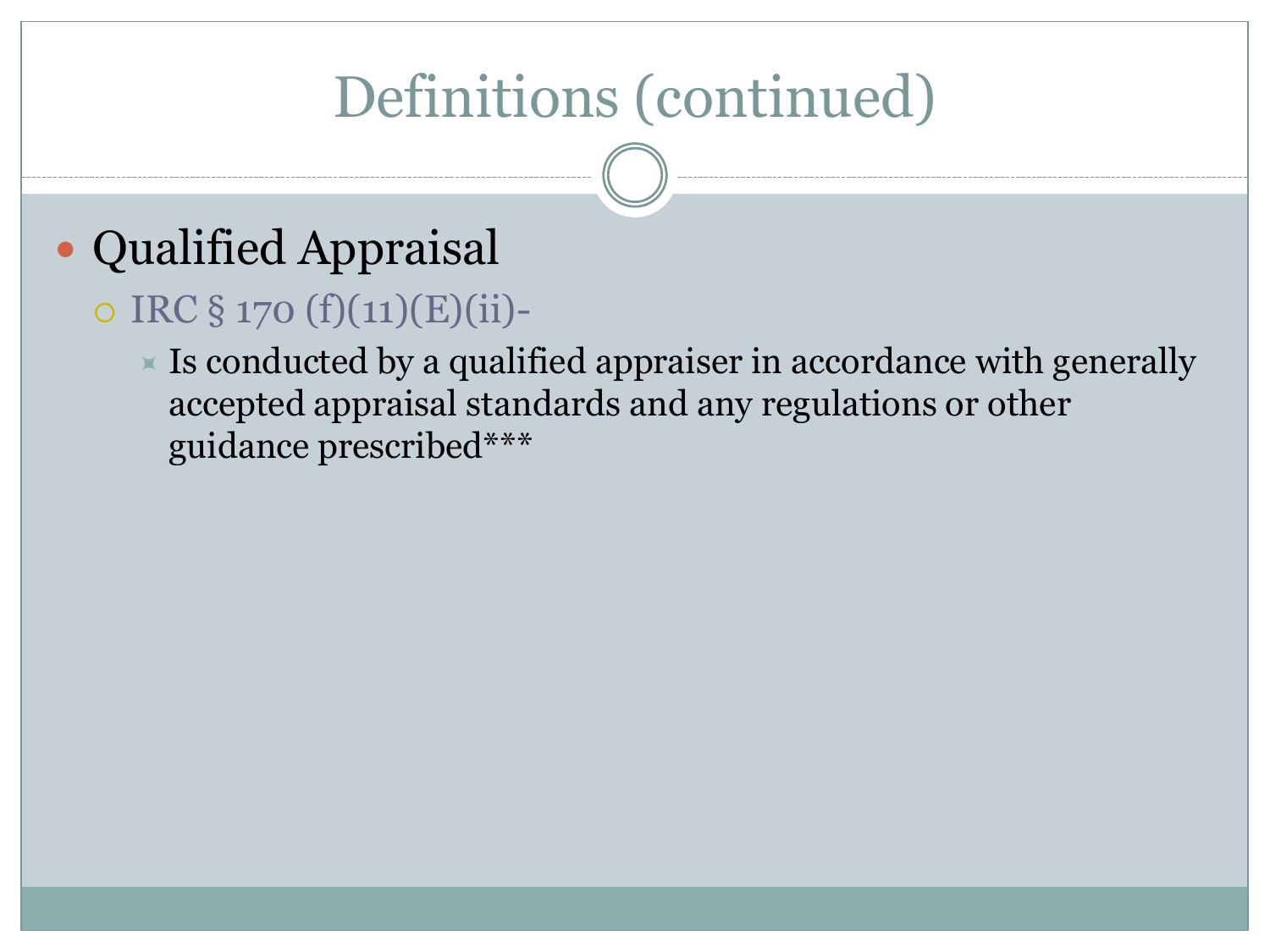#### • Appraisal Summary

Treasury Reg.  $1.170A-13(c)(4)$  For purposes of this paragraph<sup>\*\*\*</sup> the term "appraisal summary" means a summary of a qualified appraisal that-

- (A) Is made on the form prescribed by the IRS (Form 8283)
- (B) Is signed and dated \*\*\* by the donee\*\*\*
- (c) Is signed and dated by the qualified appraiser  $***$  who prepared the qualified appraisal\*\*\*and
- (D) Includes the information required by paragraph  $(c)(4)(ii)$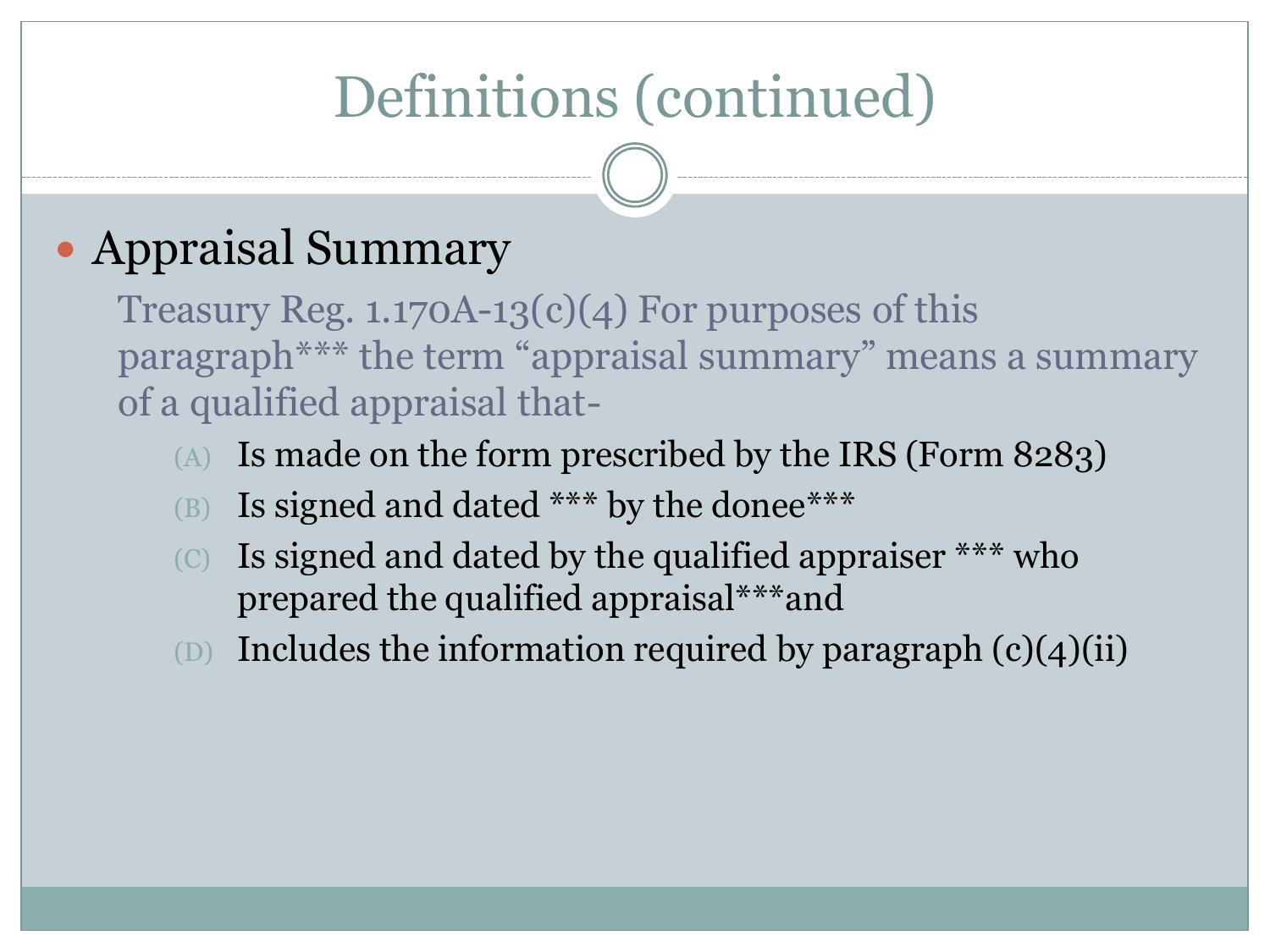#### Qualified Appraiser-

- $\circ$  Treas. Reg. 1.170A-13(c)(5)
	- An individual who includes on the appraisal summary, a declaration that-
		- (A) The individual either holds himself or herself out to the public as an appraiser or who performs appraisals\*\*\*
		- (B) Because of the appraiser's qualifications as described in the appraisal,\*\*\* the appraiser is qualified to make appraisals of the type of property being valued;
		- $(C)$  \*\*\*\*\*\*\*\*
		- (D) The appraiser understands that an intentionally false or fraudulent overstatement of the value of the property \*\*\* may subject the appraiser to penalties under section 6701 and  $6695A***$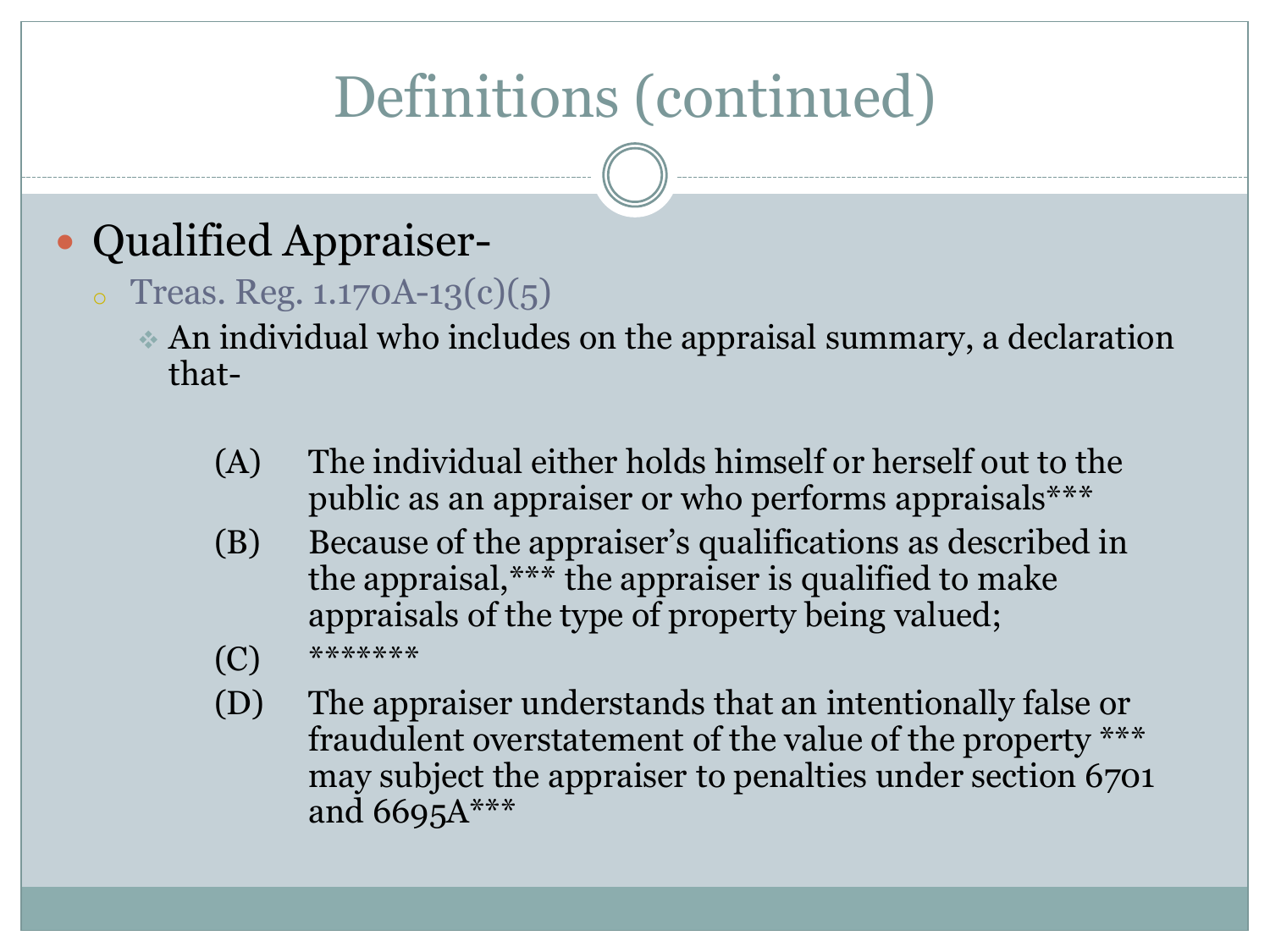• Contemporaneous Written Acknowledgement

- <sup>o</sup> 170(f)(8) Substantiation requirement for certain contributions-
- <sup>o</sup> 170(f)(8)(A) General rule- No deduction shall be allowed under subsection (a) for any contribution of \$250 or more unless the taxpayer substantiates the contribution by a contemporaneous written acknowledgement of the contribution by the donee organization that meets the requirements of subparagraph (B).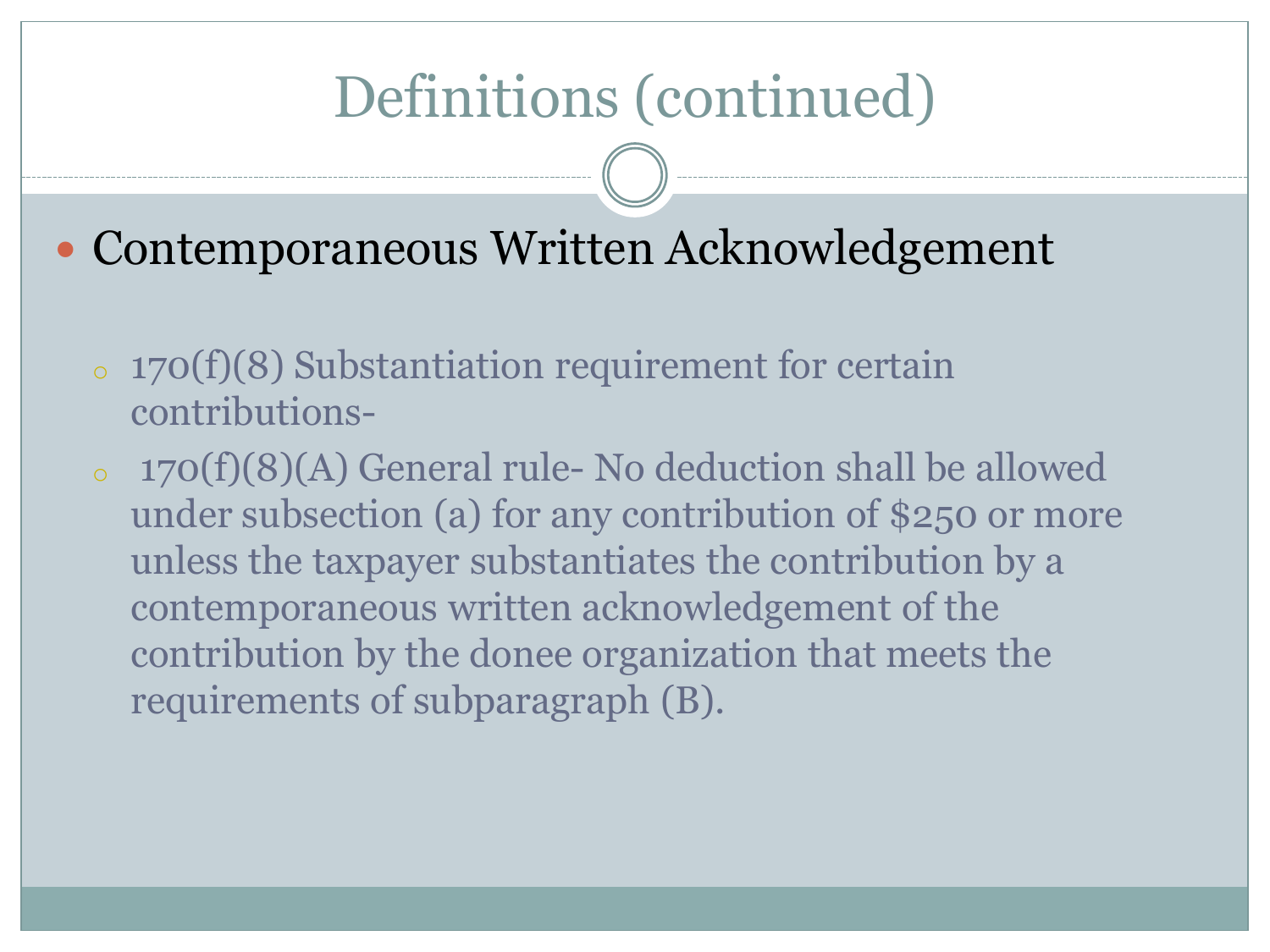• Contemporaneous Written Acknowledgement

- $\sim 170(f)(8)(B)$  Content of acknowledgement An acknowledgement meets the requirements of this subparagraph if it includes the following:
	- $\approx 170(f)(8)(B)(i)$  The amount of the case and description (but not value) of any property other than cash contributed.
	- $\approx$  170(f)(8)(B)(ii) Whether the donee organization provided any goods or services in consideration, in whole or in part, for any property described in (i).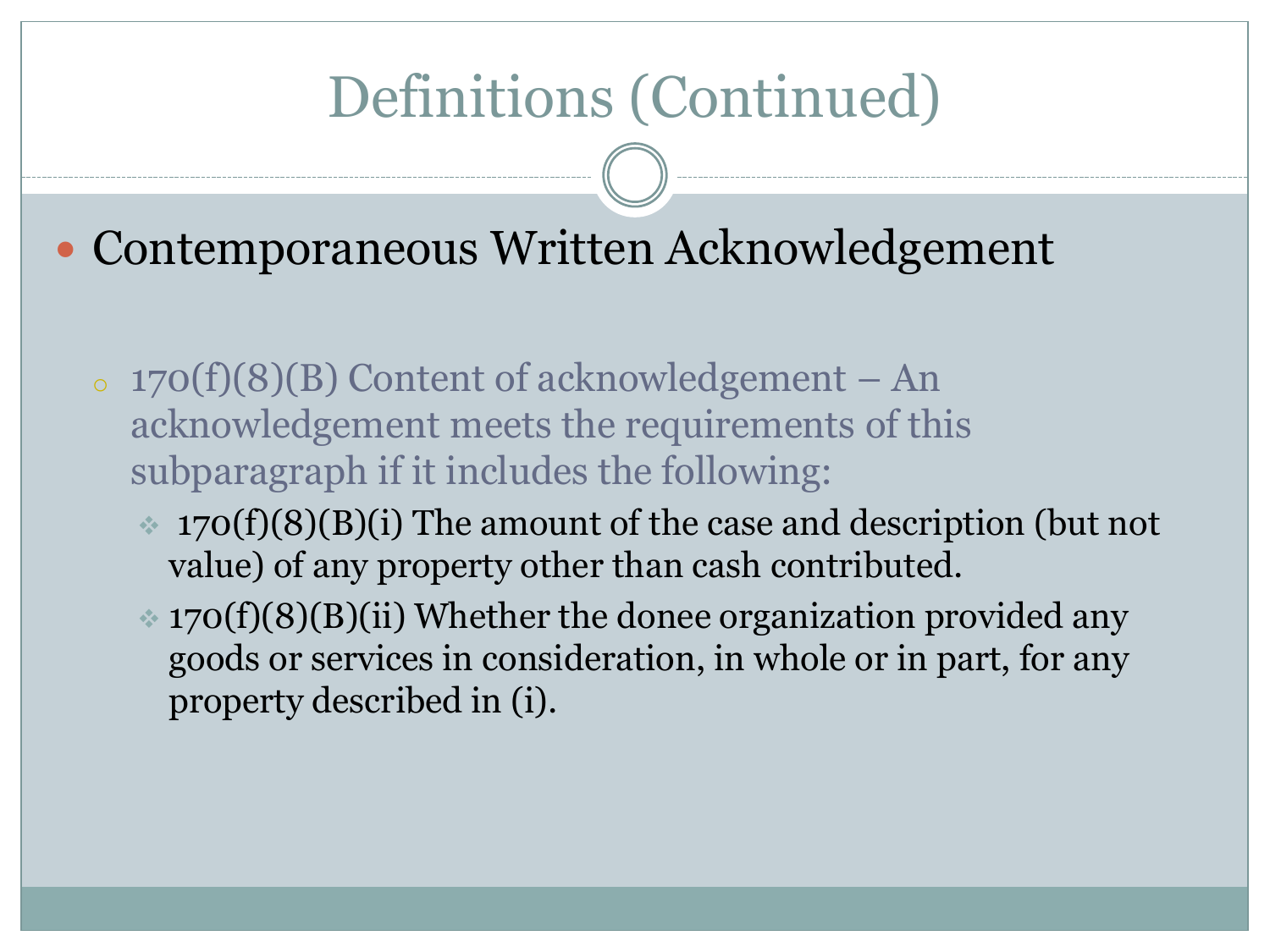#### • Contemporaneous Written Acknowledgement

- $\circ$  170(f)(8)(B)(iii) A description and good faith estimate of the value of any goods or services referred to in clause (ii) or, if such goods and services consist solely of intangible religious benefits, a statement to that effect.
	- For purposes of this subparagraph, the term " intangible religious benefit" means any intangible religious benefit which is provided by an organization organized exclusively for religious purposes and which generally is not sold in a commercial transaction outside of the donative's context.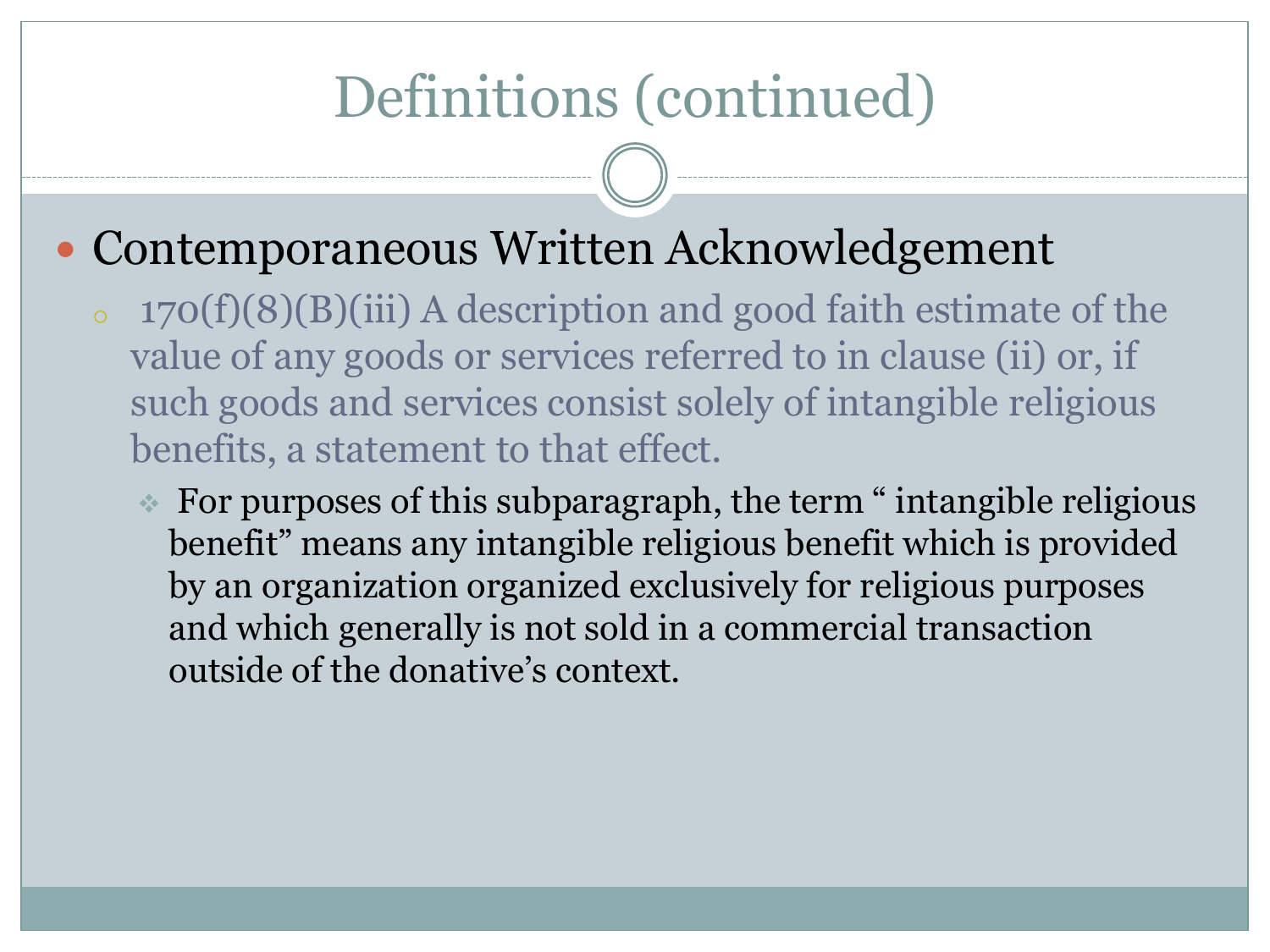#### Contemporaneous Written Acknowledgement

- $\circ$  170(f)(8)(C) Contemporaneous. For purposes of subparagraph (A), an acknowledgement shall be considered to be contemporaneous if the taxpayer obtains the acknowledgement on or before the earlier of;
- $\sigma$  170(f)(8)(C)(i) the date on which the taxpayer files a return for the taxable year in which the contribution was made, or
- $\circ$  170(f)(8)(C)(ii) the due date (including extensions) for filing such return.